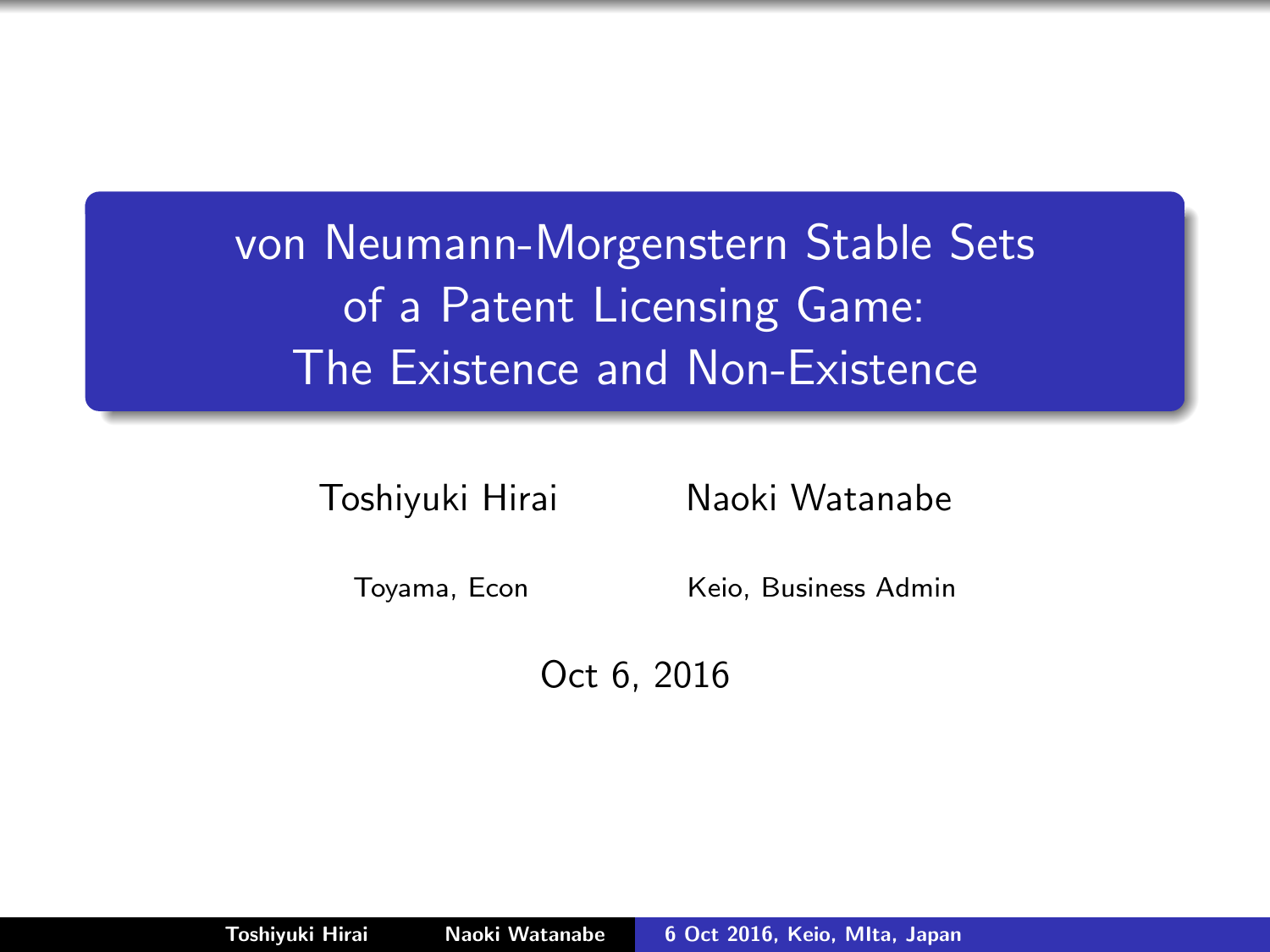- The existence proof of von Neumann-Morgenstern stable sets in a game with a coalition structure.
	- $\cdot$  The core is empty for almost every coalition structure, in the context of patent licensing.
		- $\Rightarrow$  more difficult to show the existence.
	- · Find a type of stable sets.
		- $\Rightarrow$  A reduced game plays an important role.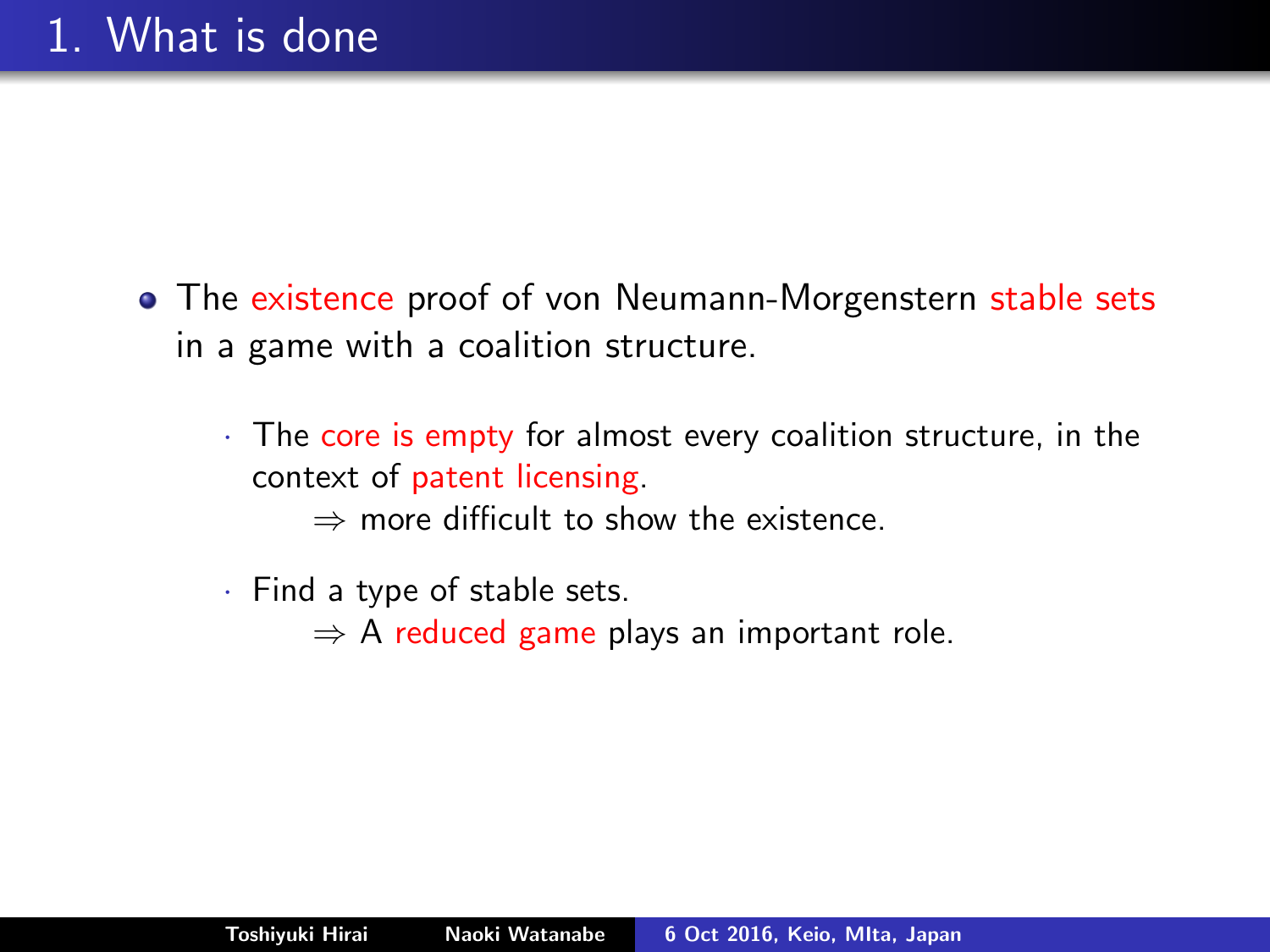- Introduction
- The Model: Patent Licensing Game
- Definitions: Solution Concept
- The Analysis and Results
- Symmetric Restrictions
- **6** An Implication to Producers' Surplus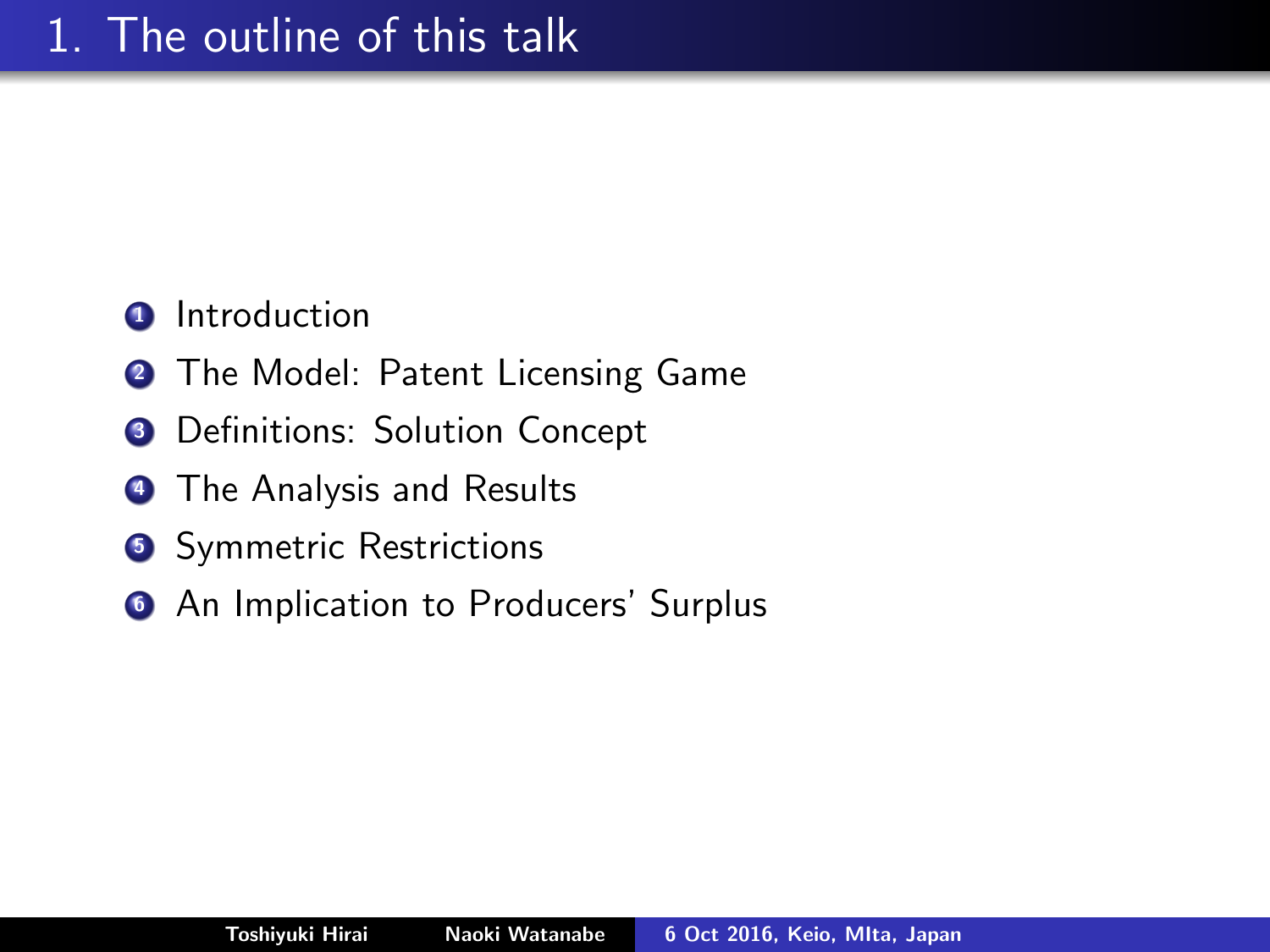# 2. Patent Licensing Game: stage (i)

- $N = \{1, \ldots, n\}$ : set of symmetric firms  $(2 \leq n < \infty)$
- player 0: (external) patent holder ( $\{0\} \cup N$ : set of players)
- 3-stage game

stage (i): A patent holder selects a set S of firms for license negotiations.



- Coalition  $\{0\} \cup S$  forms only for license negotiation.
- $P^{\mathcal{S}} = \{\{0\} \cup \mathcal{S}, \{\{i\}\}_{i \in \mathcal{N} \setminus \mathcal{S}}\}$ : permissible coalition structure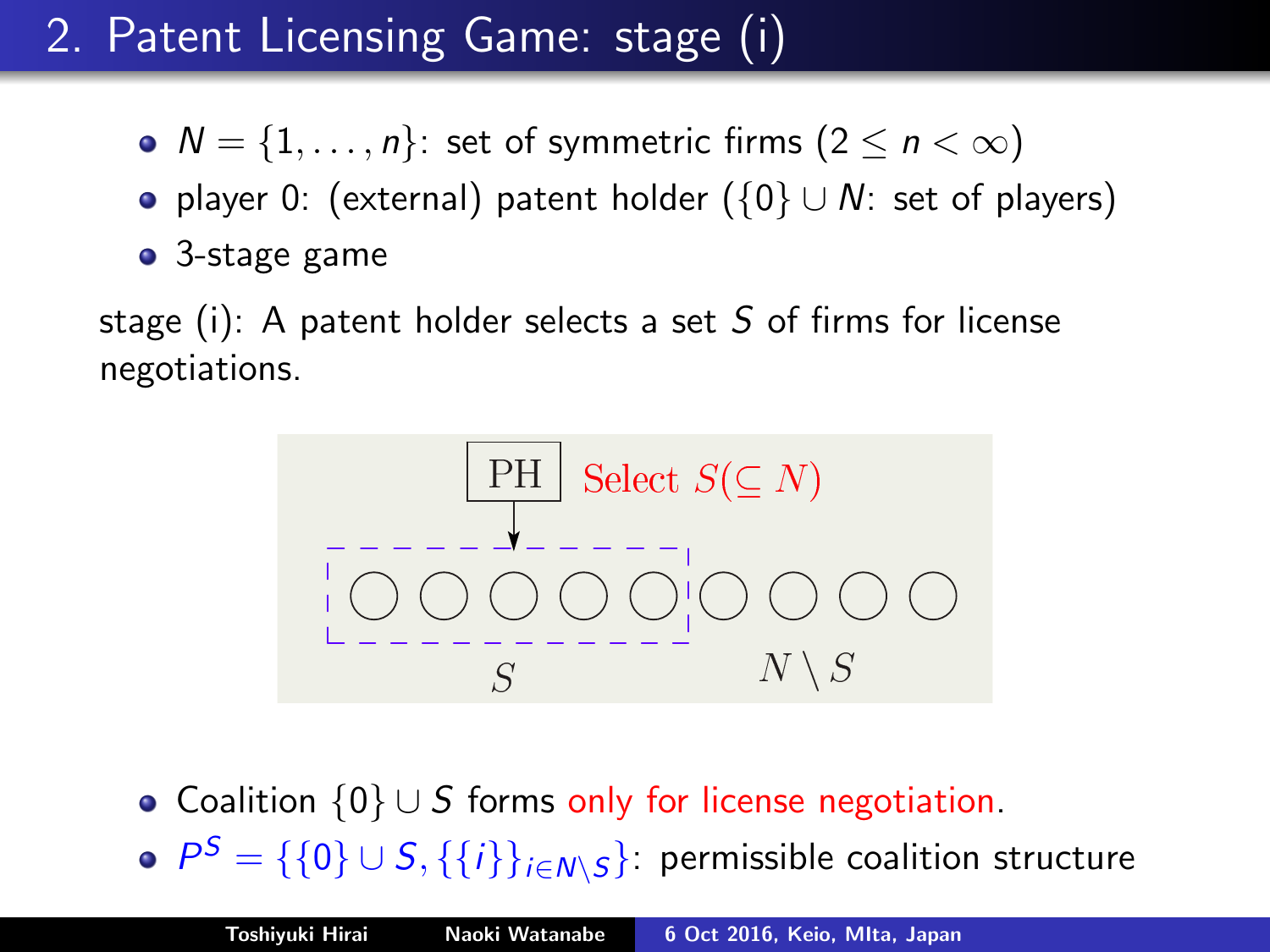2. Patent Licensing Game: stage (ii)

stage (ii): Firms in S negotiate license fees with the patent holder and make payments.

Negotiation on Payments



- Analyze the negotiation for each coalition structure  $P^{\mathcal{S}},$ assuming that all firms in S are given a license for simplicity.
- Check the acceptance of payments by each firm after finding the bargaining outcome.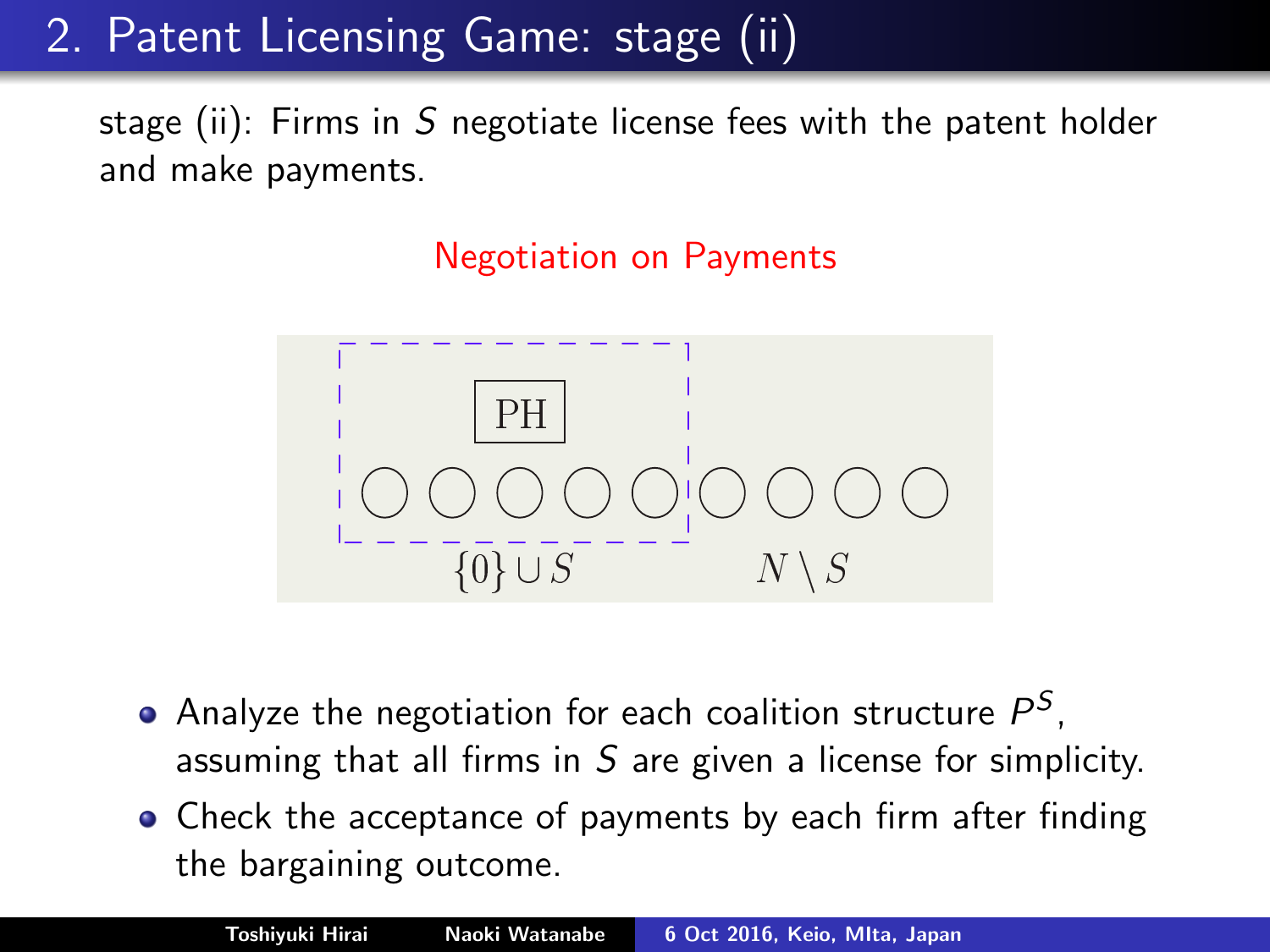# 2. Patent Licensing Game: stage (iii)

stage (iii): Knowing that which firms are licensed, each firm in N competes in the market. (Any cartels are prohibited.)



- $\bullet$  When  $t$  firms are licensed, each licensee obtains the equilibrium gross profit  $W(t)$  and each non-licensee who uses an old technology obtains the equilibrium gross profit  $L(t)$ .
- Assume that  $W(t) > L(0) > L(t)$   $\forall t = 1, \ldots, n-1, (n)$ . Negative eternality arises in L(s)
- Each firm accepts the payment if it is  $L(s 1)$  or more.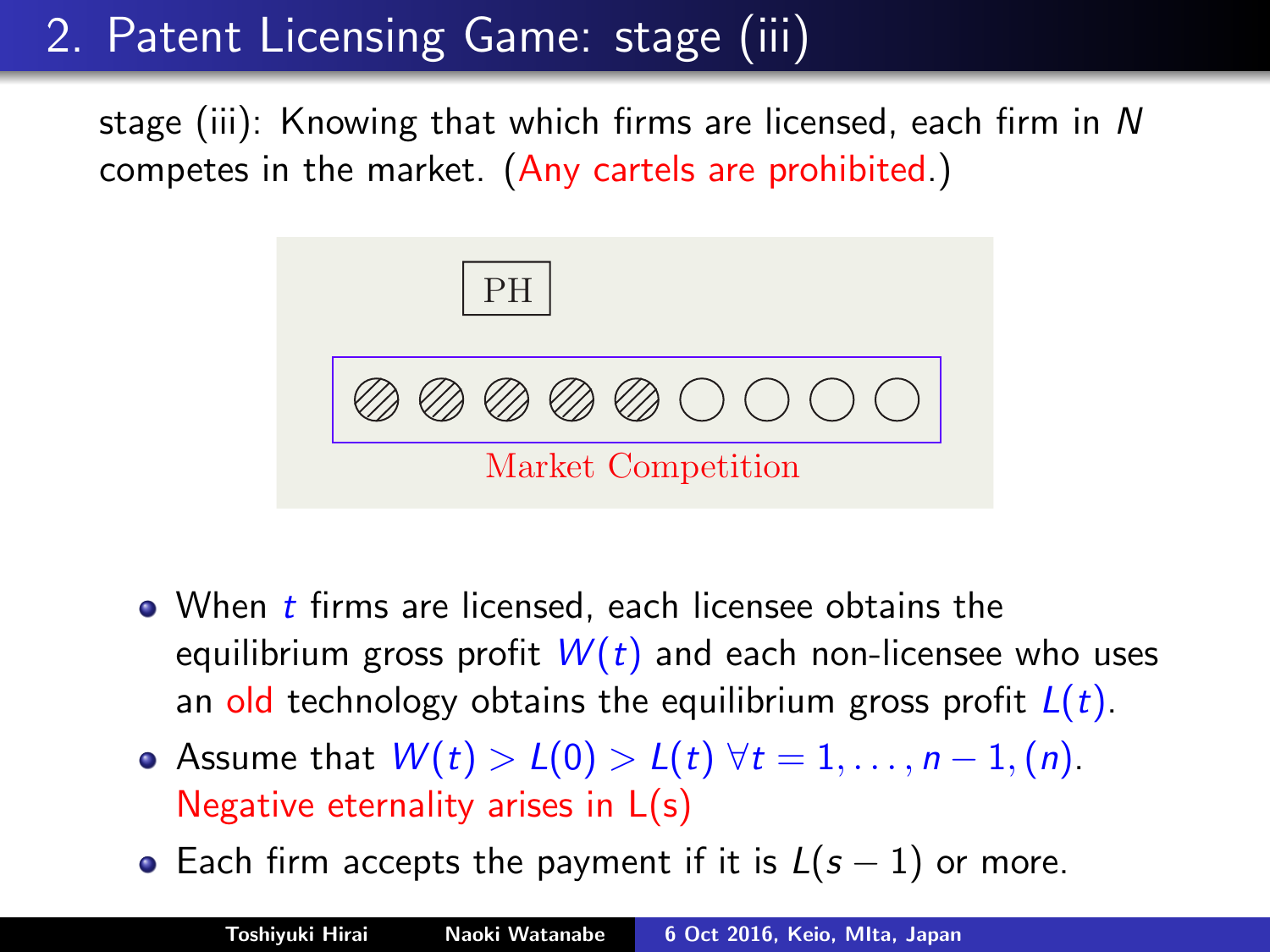## 2. Remarks

- No negotiation process is specified at stage (ii).
	- $\bullet$  The patent holder might negotiate with each firm in S on a one-by-one basis in dynamic bargaining procedures.

· · · Aumann-Maschler's view on cooperative games

- We analyze a more serious case where the patent holder does not have any production facility ("external" patent holder); The core is empty in almost all cases.
	- Wako (2010, Algorithmica) proved that every marriage game has a unique stable set  $(= core)$ .  $\Leftarrow$  Ehlers (2007, JET)
	- Núñez and Rafels (2013, JET) showed the existence of stable sets (= core) in assignment games.  $\Leftarrow$  Núñez and Rafels (2002, IJGT; 2009, GEB)  $\Leftarrow$  Solymosi and Raghavan (2001, IJGT)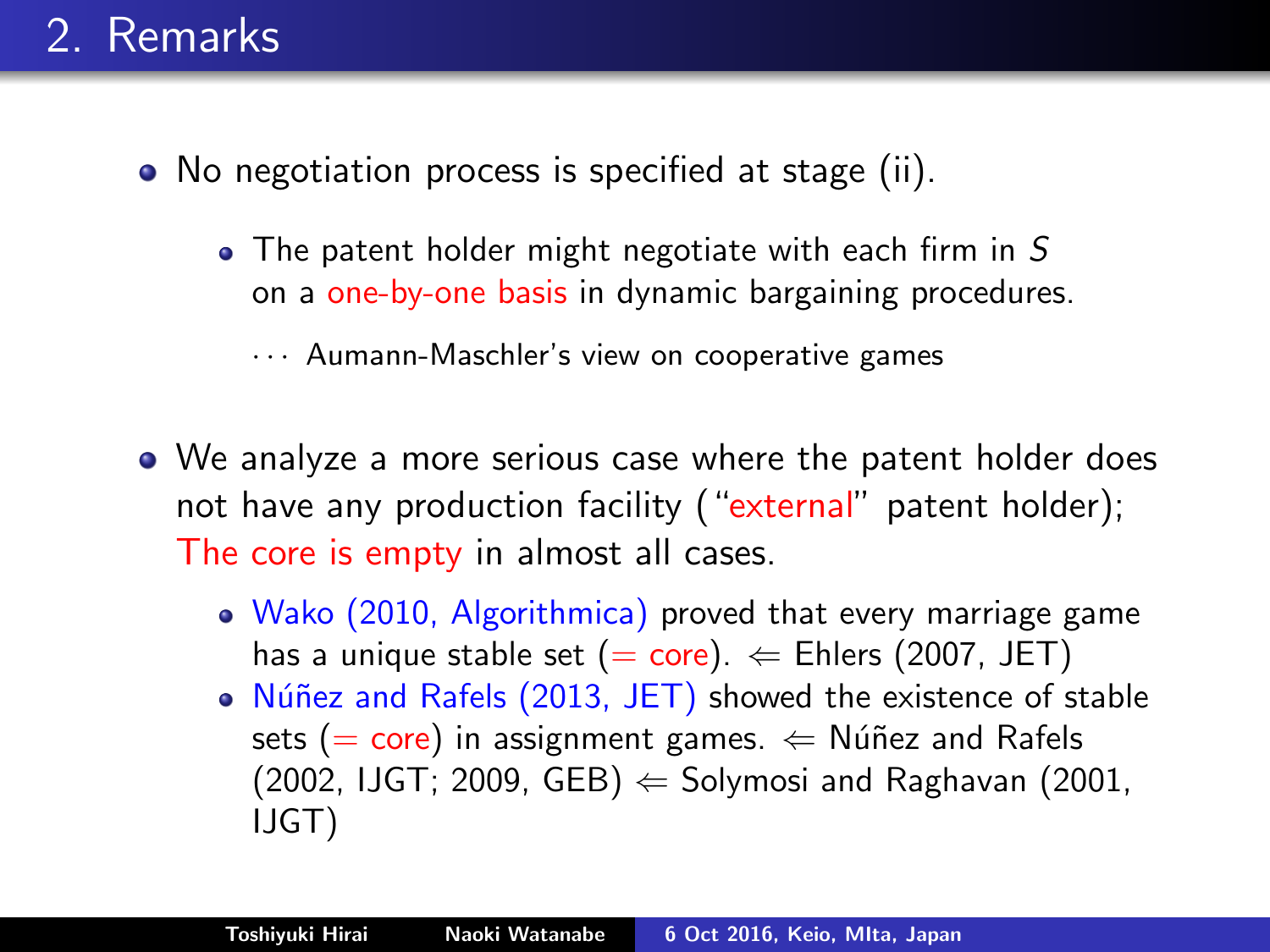## 2. Major questions in the literature

- How many firms should be licensed? How much can the patent holder obtain?
	- Kamien and Tauman (1985, JE; 1986, QJE) take-it-or-leave-it offer in stage (ii).
		- Katz and Shapiro (1985, Rand; 1986, QJE); Add one more stage for duopolists' investments in technology development before stage (i).
		- **•** Market structures are specified in noncooperative models; Muto (1993, GEB), Sen and Tauman (2007, GEB), etc.
	- Watanabe and Muto (2008, IJGT) license agreements as negotiation outcomes in stage (ii)
		- A genaral model.
		- Tauman and Watanabe (2007, ET) allows cartels.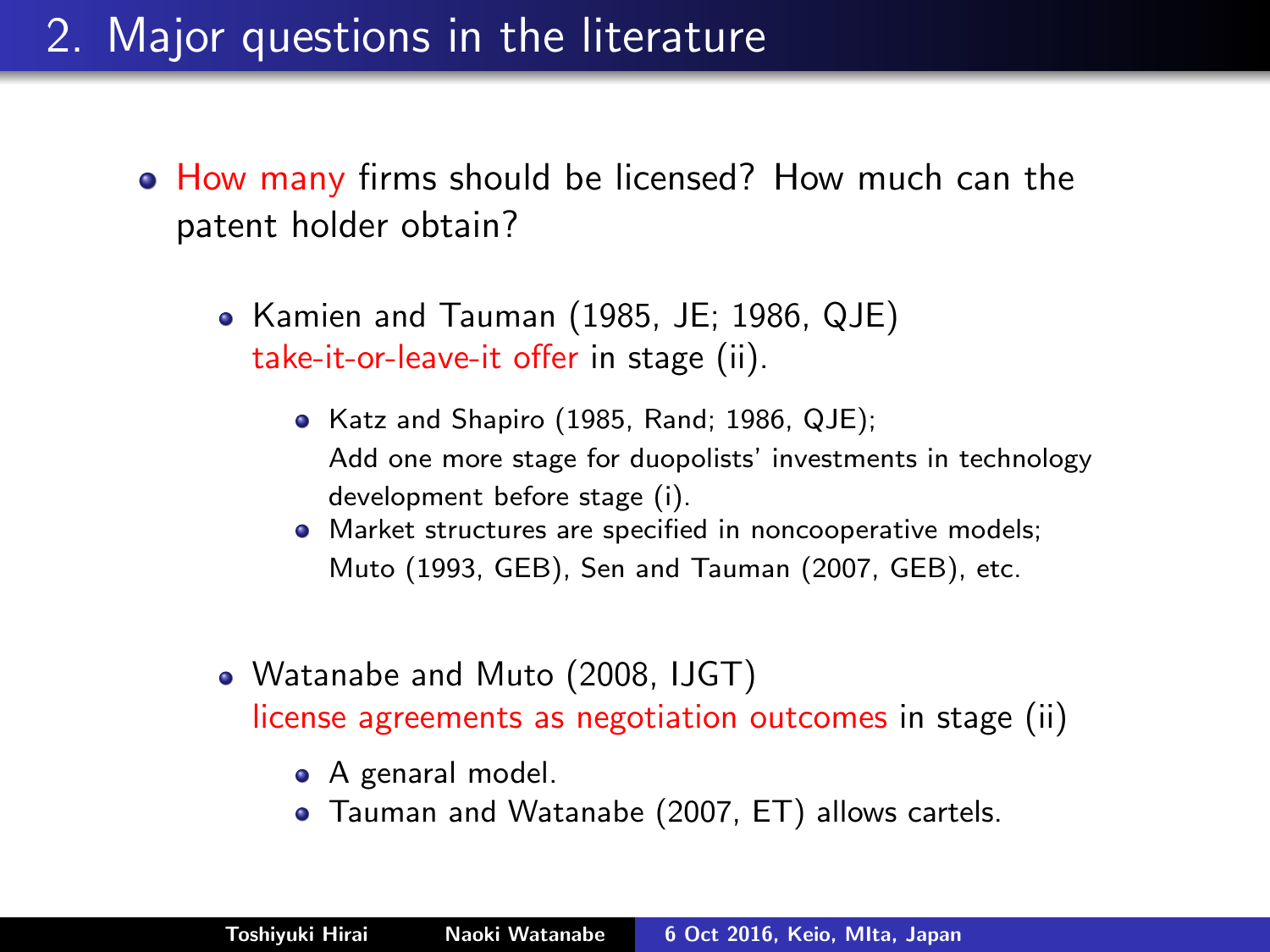# 3. More specifications: Assumptions

- (I) Well-orderedness  $W(1) > W(2) > \cdots > W(n) > L(0) > L(1) \geq \cdots > L(n-1).$
- (II) Nonincreasing difference in L  $L(k - 1) - L(k)$  is nonincreasing in  $k = 1, ..., n - 1$ .
- $\bullet$  (III) Nonincreasing difference in W  $W(k) - W(k+1)$  is nonincreasing in  $k = 1, ..., n-1$ .

· (III) is assumed only for Propositions 3 and 4.

All assumptions are satisfied in the linear Cournot markets in stage (iii).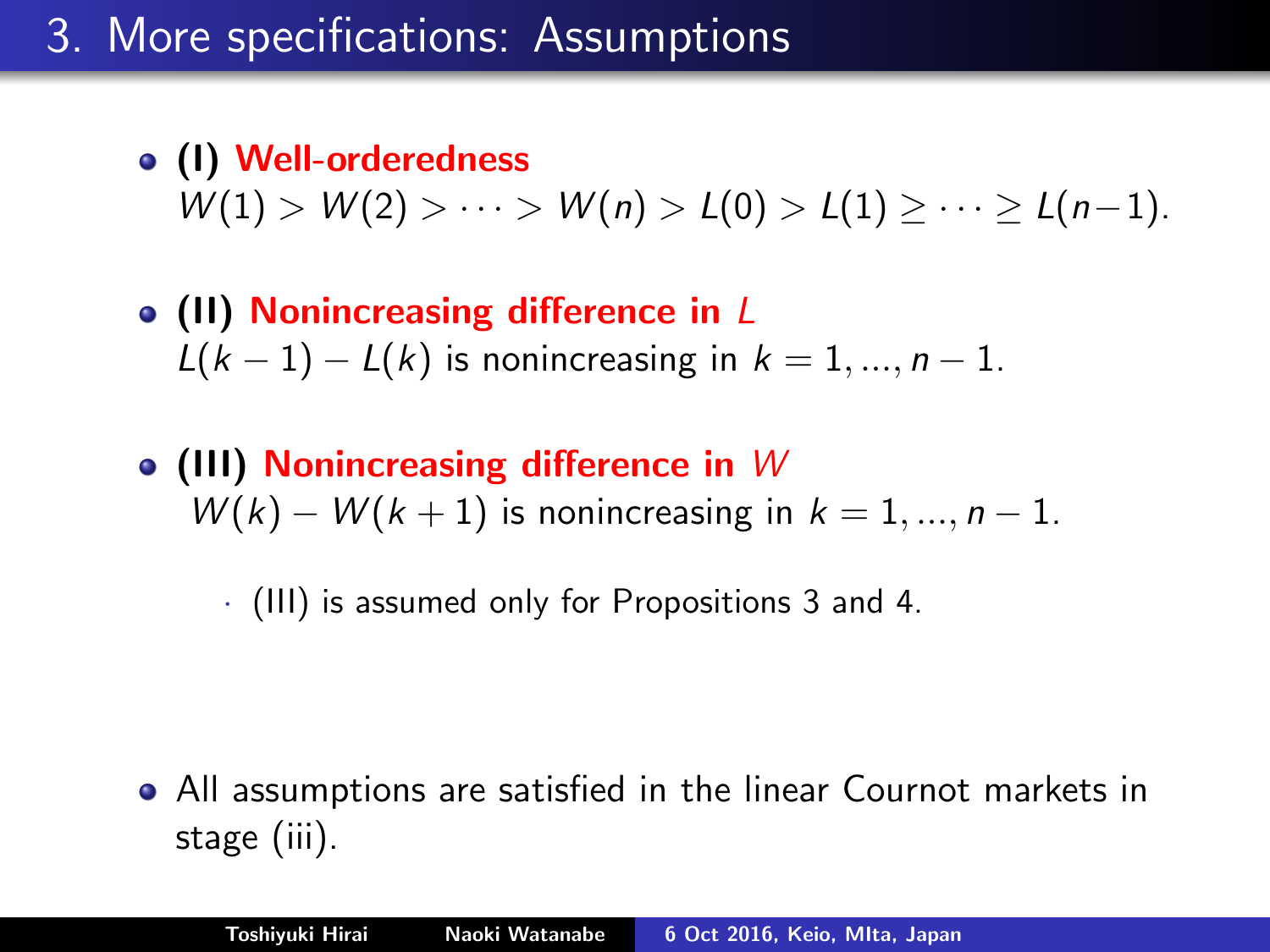# 3. A bargaining game in stage (ii)

 $(\{0\} \cup N, \nu, P^S)$ : a game with a coalition structure

- ... Aumann and Drèze (1974, IJGT)
- $v : 2^{\{0\} \cup N} \rightarrow \mathbb{R}$ ; characteristic function

$$
\bullet \ \mathsf{v}(\{0\})=\mathsf{v}(\emptyset)=0.
$$

- $v({0} \cup T) = tW(t)$  for all nonempty  $T \subset N$ .
- $v(T) = tL(n t)$  for all nonempty  $T \subset N$ .

 $v(T) = tL(\rho(t))$ , where  $L(\rho(t)) = \min_{r=|R|:R\subseteq N\setminus T} L(r)$ . The external patent holder gains nothing without licensing, firms in  $\{0\} \cup \mathcal{T}$  use the patented technology, whereas the other firms use the old technology.

 $I^S$ : set of imputations under  $P^S$ , where

$$
I^{S} = \left\{\begin{array}{l} x = (x_0, x_1, \ldots, x_n) \\ \in \mathbb{R}^{n+1} \end{array} \middle| \begin{array}{l} x_0 + \sum_{i \in S} x_i = sW(s), \\ x_0 \geq v(\{0\}) = 0, \\ x_i \geq v(\{i\}) = L(n-1) \text{ for all } i \in S, \\ x_i = L(s) \text{ for all } i \in N \setminus S \end{array} \right.
$$

 $\mathcal{L}$  $\mathcal{L}$ 

 $\int$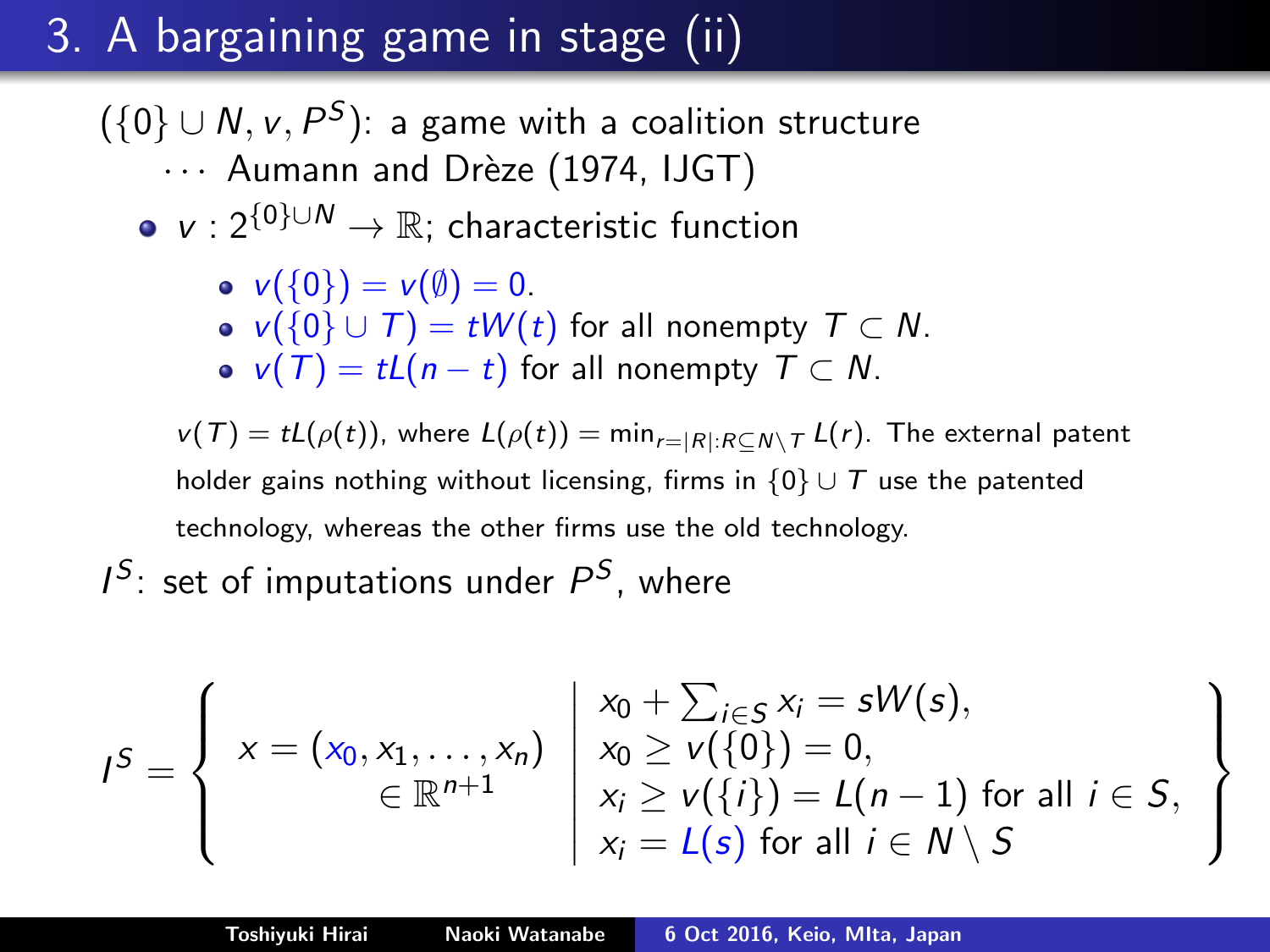#### Dominance relation

Let  $x, x' \in I^S$ .

We say that  $x$  dominates  $x'$  via  $\mathcal{T} \subset \{0\} \cup \mathcal{N}$ , denoted by  $x \succ_\mathcal{T} x',$ iff

- $\bullet$   $\top \cap (\{0\} \cup S) \neq \emptyset$ ,
- $\sum_{i\in\mathcal{T}}x_i\leq \nu(\mathcal{T}),$
- $x_i > x'_i$  for all  $i \in \mathcal{T} \cap (\{0\} \cup S)$ .

We say that x dominates  $x'$ , denoted by  $x \succ x'$ , iff x dominates  $x'$ via some  $T \subset \{0\} \cup N$ .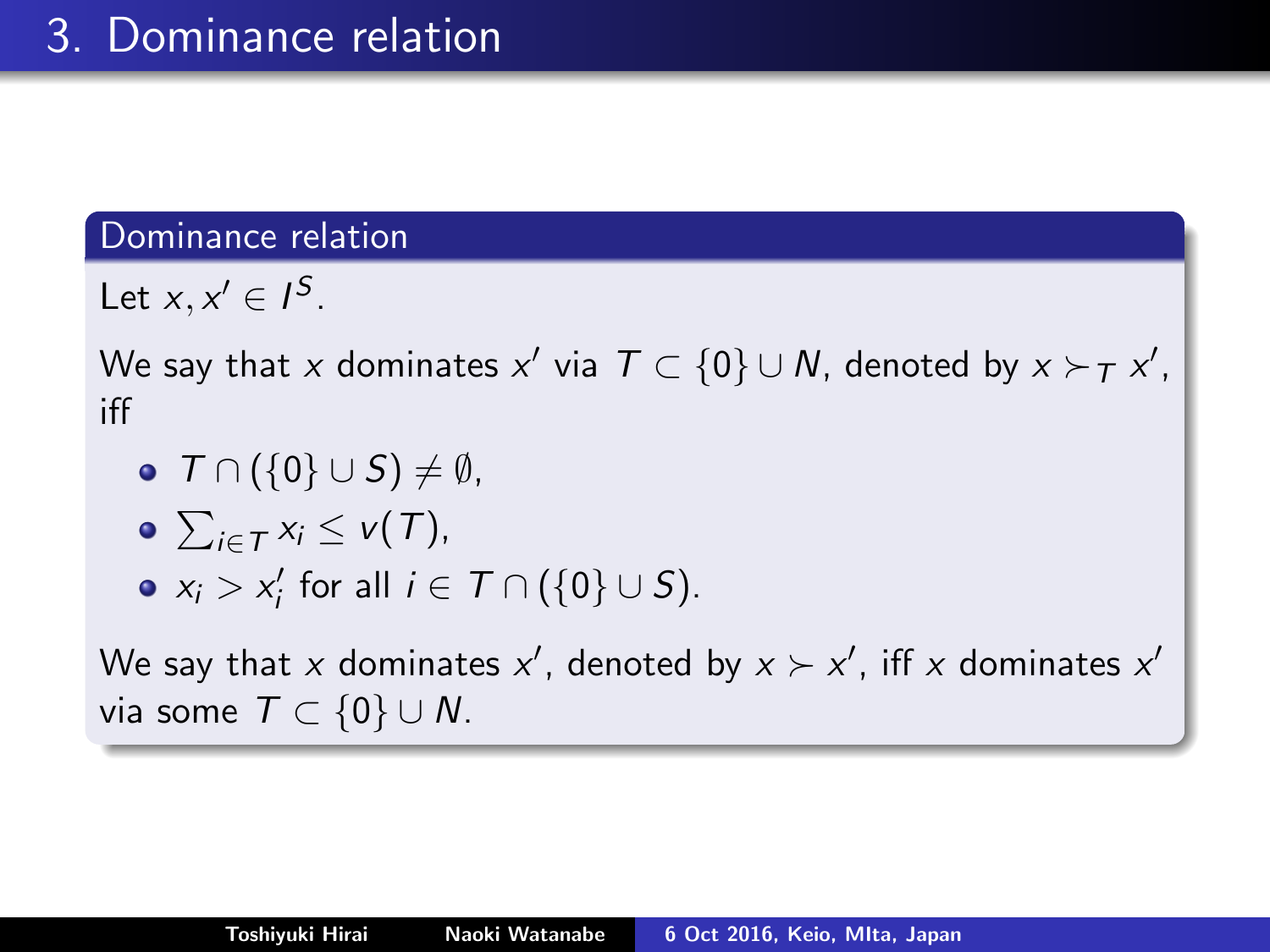### Stable set

 $\mathcal{K}^S \subset I^S$  is a stable set for a bargaining game  $(\{0\} \cup \mathcal{N}, \mathcal{V}, P^S)$  if  $K^S$  satisfies the following conditions. Internal stability: For any  $x, x' \in K^S$ ,  $x \succ x'$  does not hold. External stability: For any  $x' \in I^S \setminus K^S$ , there exists some  $x \in K^S$ such that  $x \succ x'$ .

For any  $z$   $(0 \le z \le sW(s))$ , define  $H^{S}(z) = \{x \in I^{S} | x_0 = z\}.$ 

Since we are interested in the PH's revenue, we concentrate on a stable set  $\mathsf{K}^\mathcal{S}$  such that  $\mathsf{K}^\mathcal{S} \subset H^\mathcal{S}(\mathsf{z})$  for some  $\mathsf{z}.$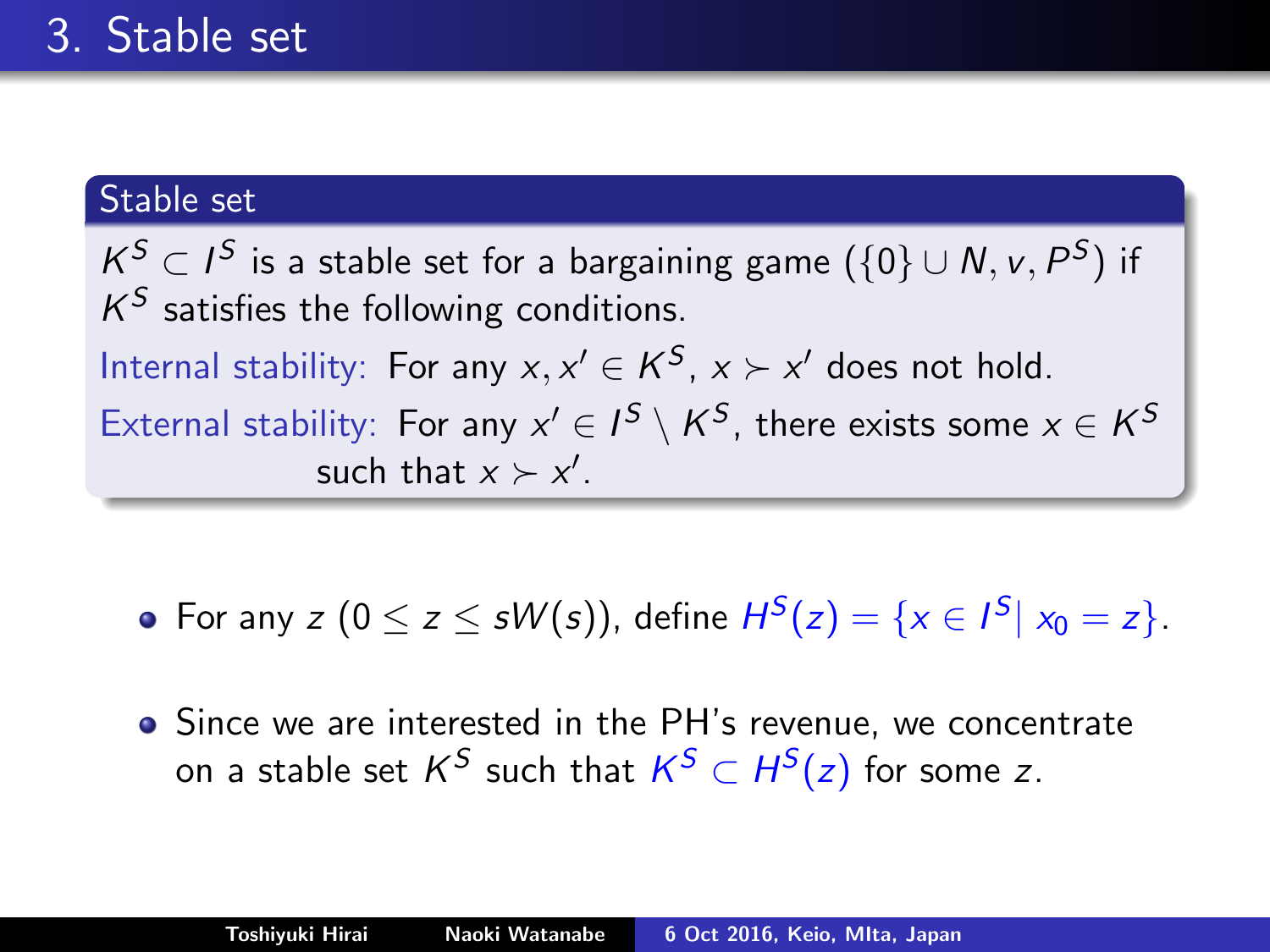The core  $\mathsf{C}^\mathsf{S}$  for a bargaining game  $(\{0\} \cup \mathsf{N}, \mathsf{v}, \mathsf{P}^\mathsf{S})$  is defined as  $C^{S} = \{x \in I^{S} | \exists y \in I^{S}, y \succ x\}.$ 

#### Theorem 1

For any non-empty  $S\subset N$ , if  $S\neq N$ , then  $\,mathcal{C}^S=\emptyset$ .  $\,\mathcal{C}^N\neq\emptyset$  if and only if  $n \in \arg \max_{s=1,...,n} s(W(s) - L(0)).$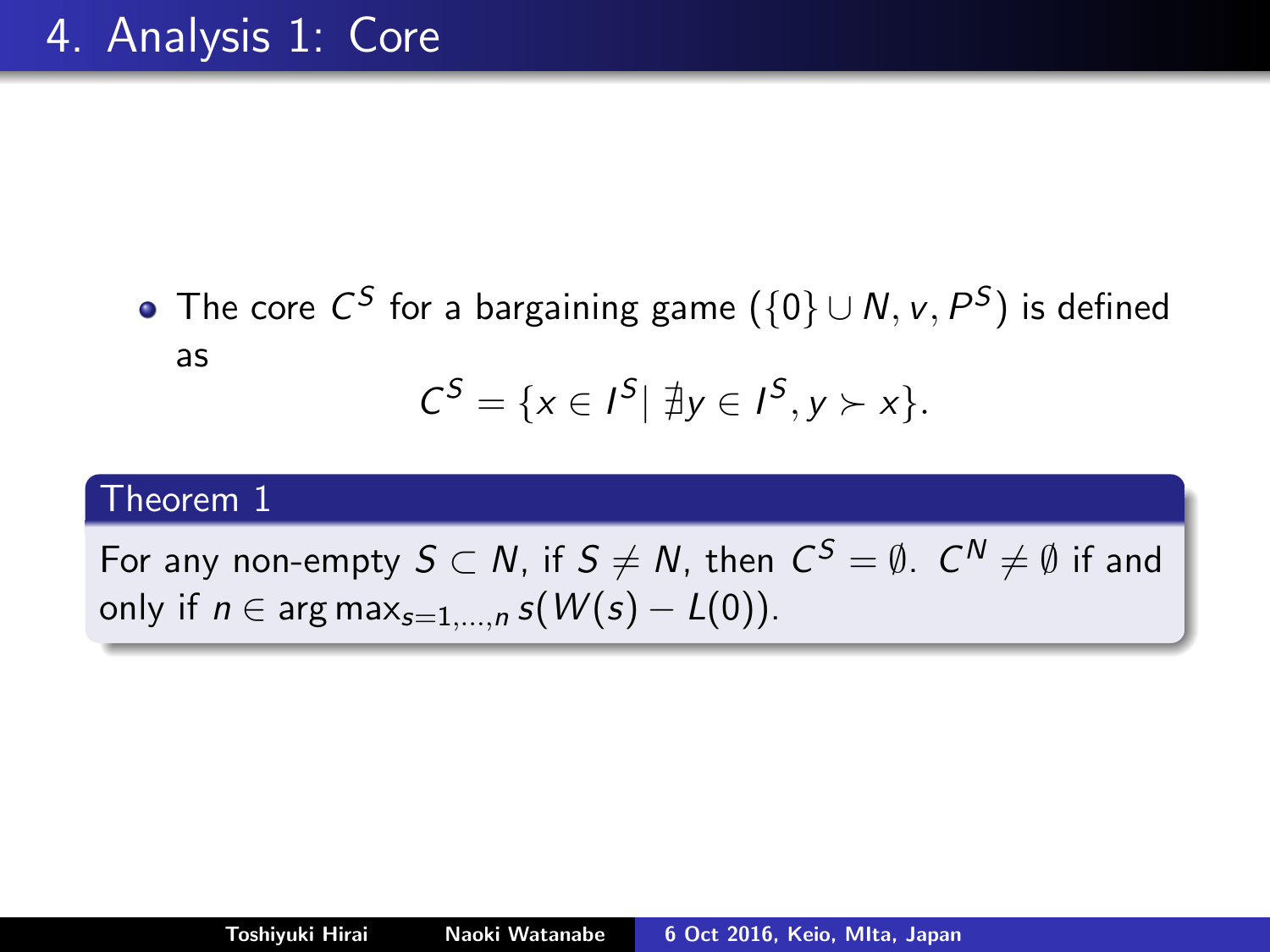Given  $(\{0\} \cup N, v, P^S)$  and  $z$   $(0 \leq z \leq sW(s))$ , let  $(S, \bar{v}_z^S)$  be a "reduced" game s.t.

$$
v_x^S(T) = \begin{cases} 0 & \text{if } T = \emptyset \\ sW(s) - x_0 & \text{if } T = S; \end{cases}
$$

$$
\left(\max_{r=0,\ldots,n-s}((t+r)L(n-t-r)-rL(s))\right) \text{ if } T\subset S
$$

### Lemma 1

For all 
$$
s = 1, ..., n
$$
 and  $t = 1, ..., s - 1$ ,

$$
v_x^S(T)=(t+n-s)L(s-t)-(n-s)L(s) \text{ if } T\subset S.
$$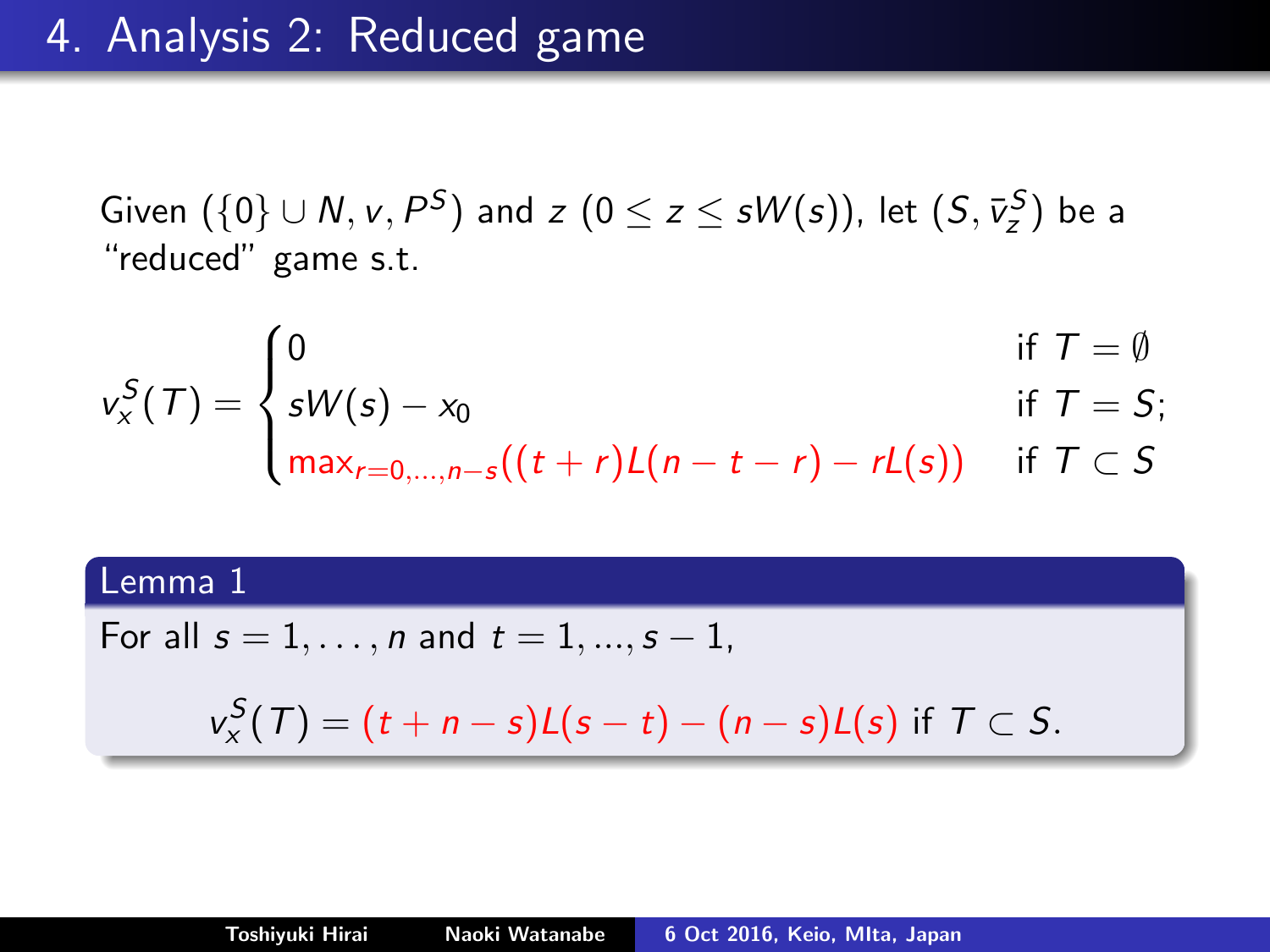## 4. Analysis 3: An important step

The core  $C(v_x^S)$  of the reduced game  $(S, v_x^S)$  is large if and only if for any non-empty  $\mathcal{T} \subset \mathcal{S}$ , there exists some  $z \in \mathcal{C}(v_{\mathsf{x}}^{\mathcal{S}})$ such that  $\sum_{i\in\mathcal{T}}z_i\leq \mathsf{v}_\mathsf{x}^\mathcal{S}(\mathcal{T}).$ 

### Lemma 2

Let  $S\subset N$  be non-empty and  $x\in I^S$  be such that

$$
sW(s)+(n-s)L(s)-nL(0)\leq x_0.
$$

Assume that  $C(v_x^S)$  is large. Let

$$
K^S = \{x_0\} \times C(v_x^S) \times \{ (L(s), \ldots, L(s)) \}.
$$

Then, for any  $z\in I^S\setminus \mathcal{K}^S$  such that  $x_0\leq z_0$ , there exists some  $y \in K^S$  such that  $y \succ z$ .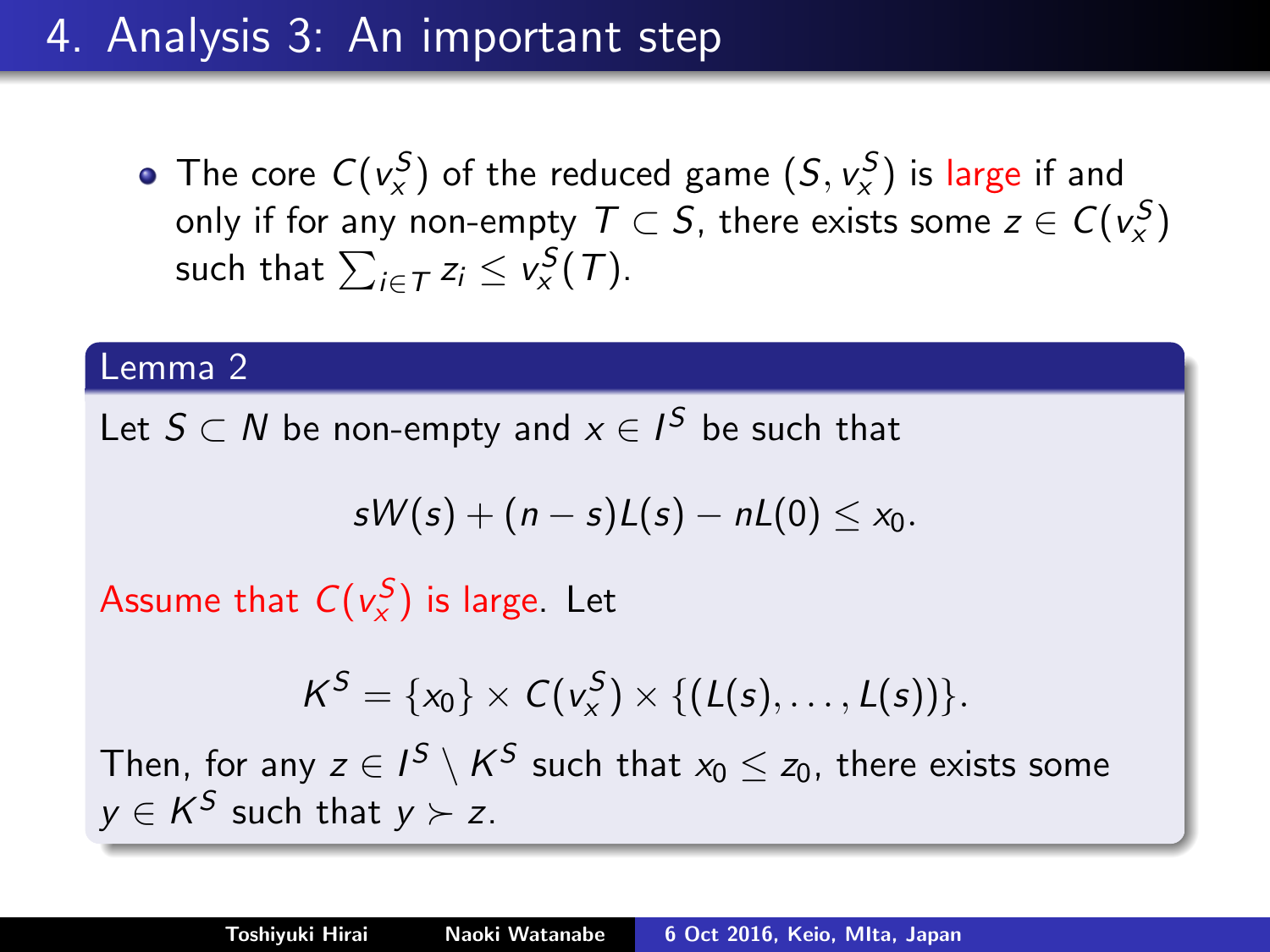By Lemmas 1 and 2, we have the following key lemma.

Lemma 3 Let  $S\subset N$  be non-empty and  $x\in I^\mathcal{S}$  satisfy  $sW(s) + (n - s)L(s) - nL(0) \leq x_0 \leq \bar{s}(W(\bar{s}) - L(s)),$ where  $\bar{s}\in\arg\max_{t=0,...,n-s}t(\mathcal{W}(t)-\mathcal{L}(s)).$  Assume that  $\mathcal{C}(v_{\chi}^{\mathcal{S}})$  is large. Then,  $\{x_0\} \times C(v_x^S) \times \{ (L(s), ..., L(s)) \}$ is a stable set for  $(\{0\} \cup N, \nu, P^S)$ .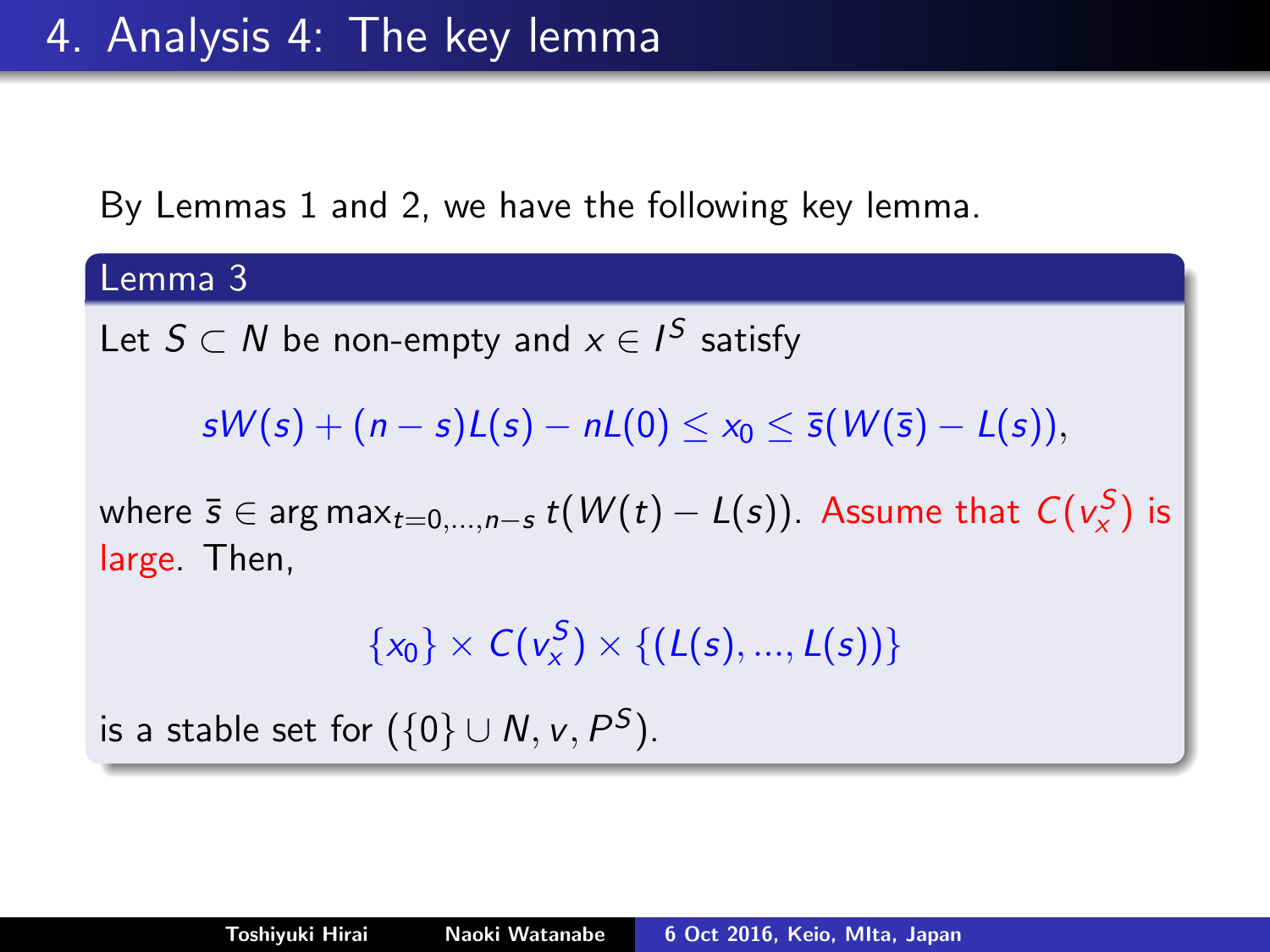### 4. Analysis 5: Convexity leads to a large core

### Every convex game has the large core. (Sharkey, 1982)

# Lemma 4 Let  $S \subset N$  be non-empty and  $x \in I^S$ . Then, (a)  $(S, v_x^S)$  is convex if

$$
x_0 \leq A = sW(s) - 2(n-1)L(1) + (n-2)L(2) + (n-s)L(s).
$$

(b)  $sW(s) + (n - s)L(s) - nL(0) < A$ .

• Set 
$$
x_0 = sW(s) - (n - s)L(s) - nL(0)
$$
. Then,  $C(v_x^S)$  is large.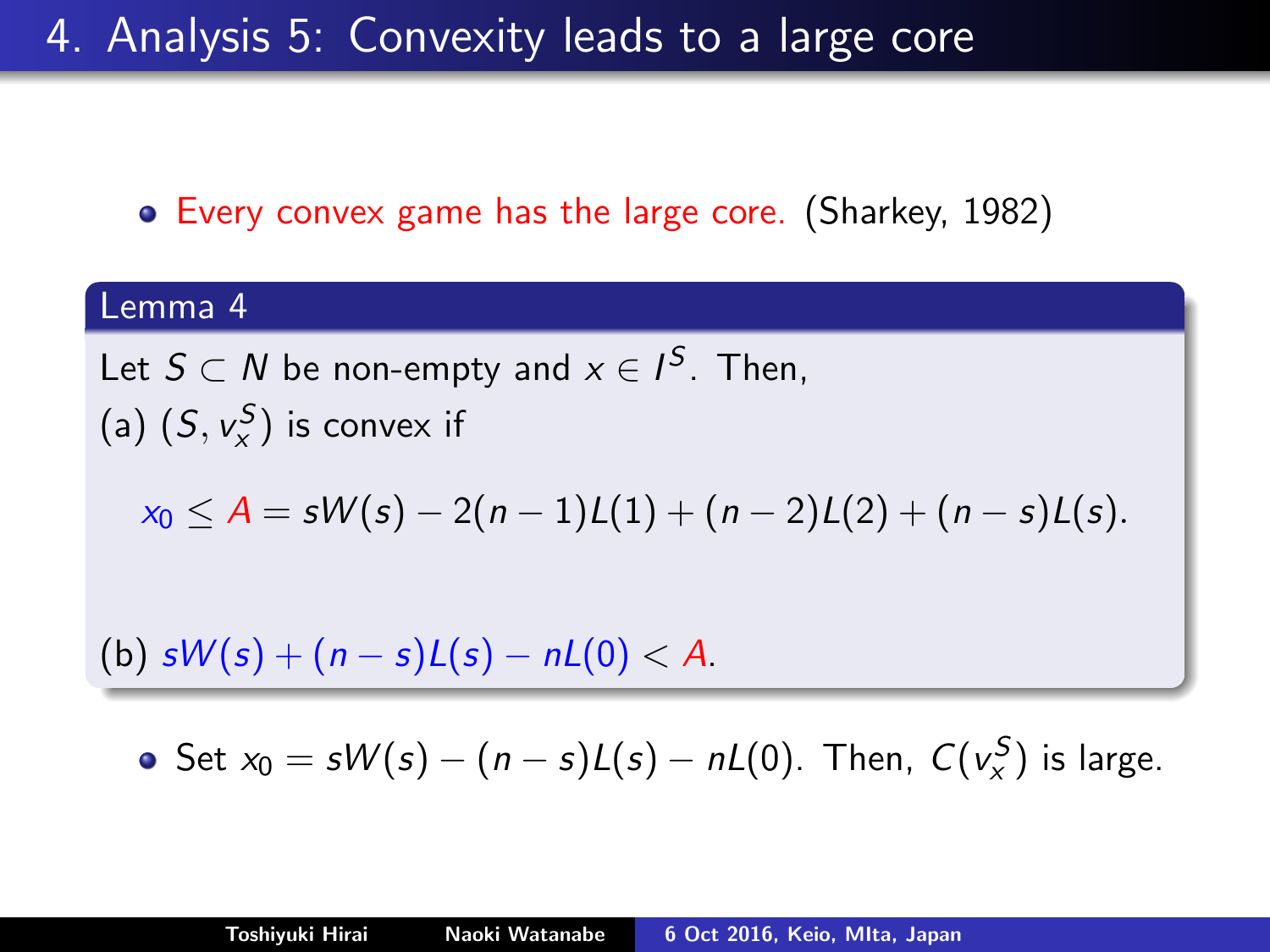By Lemmas 3 and 4, we have the following main theorem.

### Theorem 2

Let  $S \neq N$  be non-empty. If

$$
sW(s) + (n-s)L(s) - nL(0) \leq \bar{s}(W(\bar{s}) - L(s)), \qquad (1)
$$

where  $\bar{s} \in \arg \max_{t=0,...,n-s} t(W(t) - L(s))$ , then there exists a stable set  $\mathsf{K}^\mathcal{S}$  for  $(\{0\} \cup \mathsf{N}, \mathsf{v}, \mathsf{P}^\mathcal{S})$  such that  $x_0 = sW(s) + (n - s)L(s) - nL(0)$  for any  $x \in K^S$ .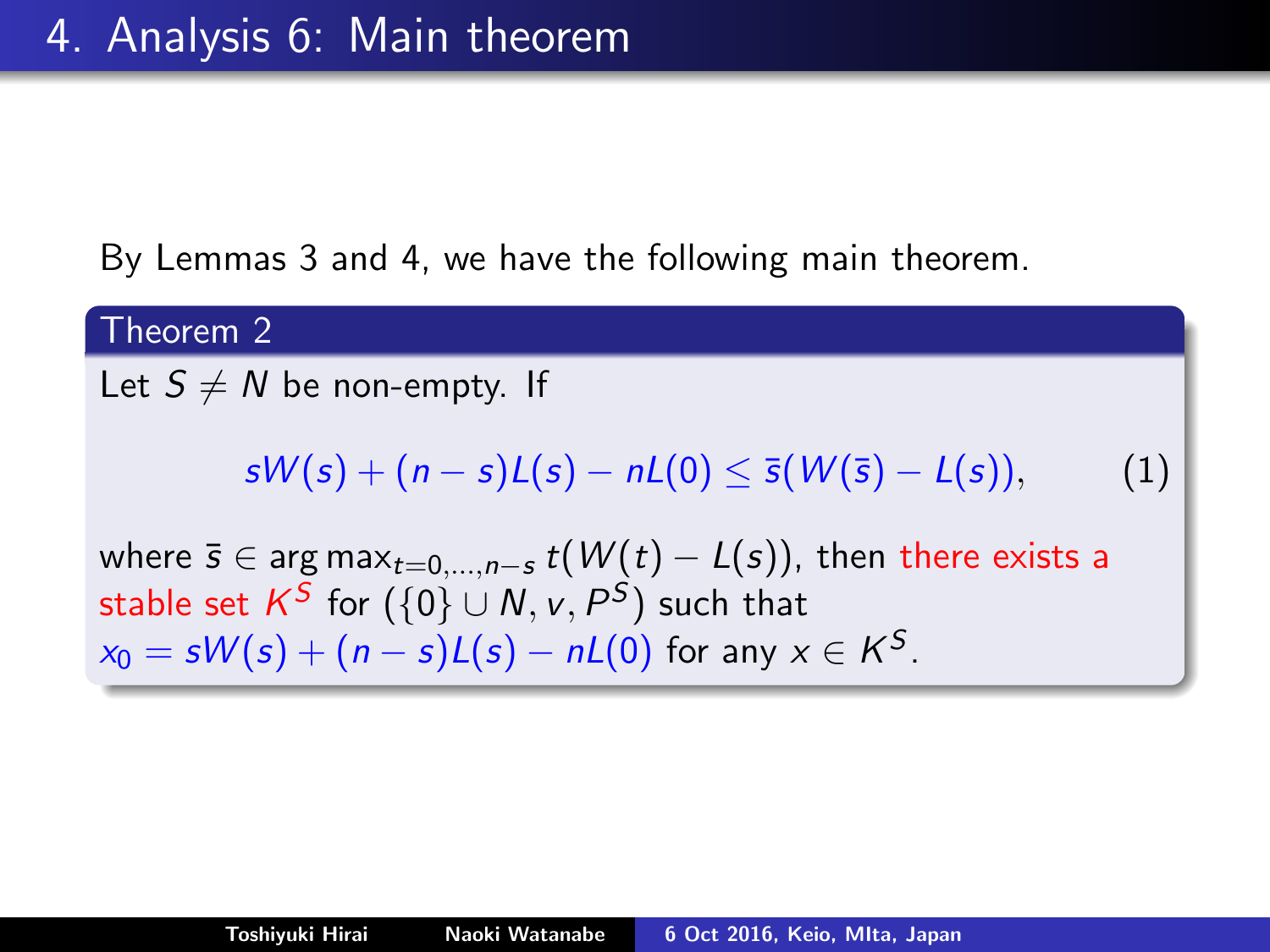### Proposition 1

Let  $S \neq N$  be non-empty. If (a), (b), or (c) holds, then (1) holds, and thus, there exists a stable set  $\mathsf{K}^\mathcal{S}$  for  $(\{0\} \cup \mathsf{N}, \mathsf{v}, \mathsf{P}^\mathcal{S})$  such that  $x_0 = s(\mathcal{W}(s) - \mathcal{L}(s)) - n(\mathcal{L}(0) - \mathcal{L}(s))$  for any  $x \in K^S.$ 

\n- (a) 
$$
s \le n/2
$$
.
\n- (b)  $W(1) > sW(s)$  for all  $s = 2, \ldots, n$  and  $L(s) = 0$  for all  $s = 1, \ldots, n-1$ . (drastic innovation)
\n

(c) A linear Cournot industry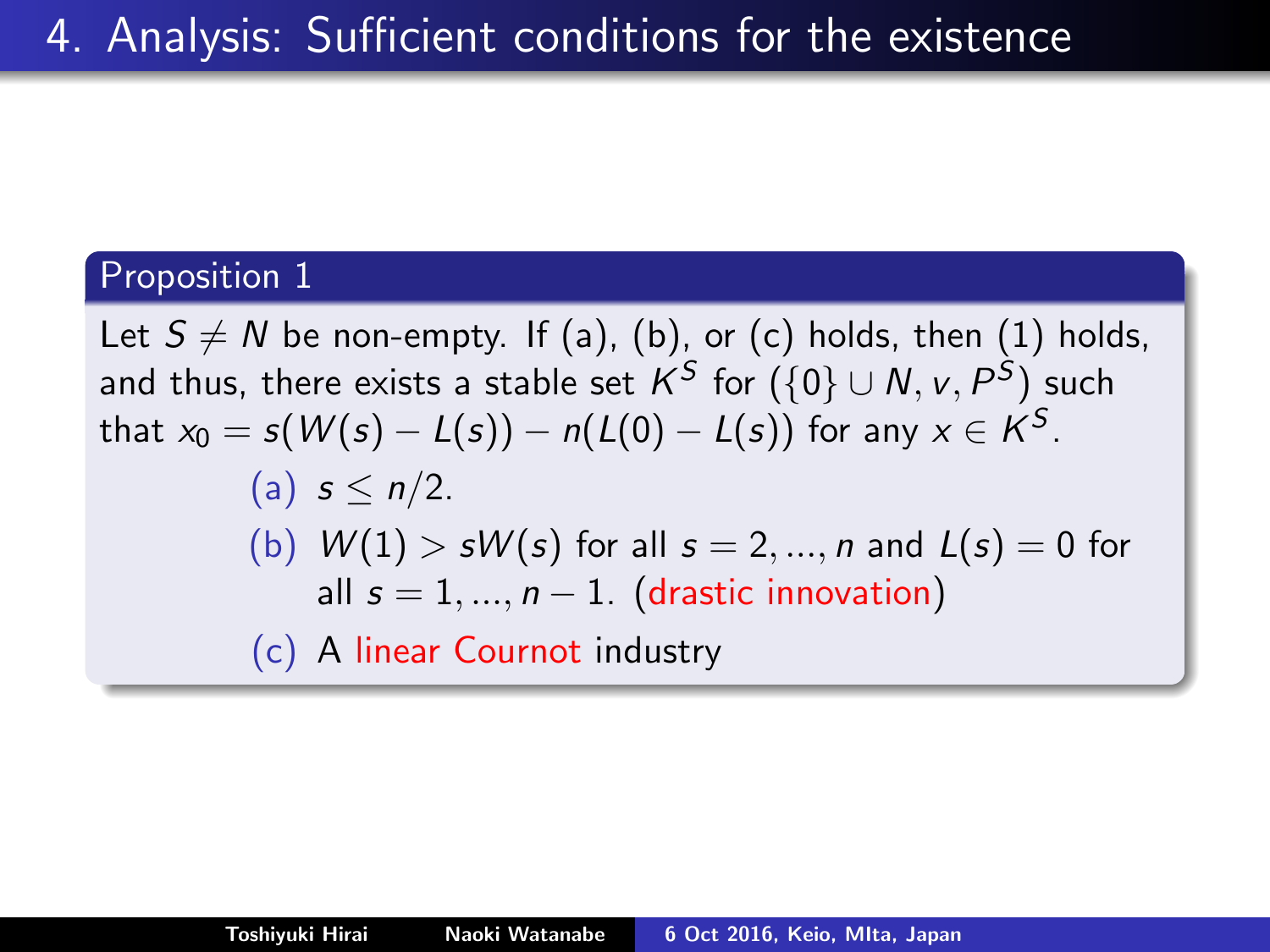## 4. Analysis: Lower bound

### Proposition 2

Let  $S\subset N$  be non-empty. If  $H^S(z)$  is externally stable, then

 $sW(s) + (n - s)L(s) - nL(0) \le z$ .

Fix an arbitrary  $\bar{y} \in I^S$  with

$$
\bar{y}_0 < sW(s) - (n-s)L(s) - nL(0),
$$

and take  $y' \in I^S$  s.t.  $\bar{y}_0 < y'_0 < sW(s) + (n - s)L(s) - nL(0)$ and  $y'_i = W(s) - y'_0/s$  for each  $i \in S$ .

- Suppose that there existed some  $y \in H^S(\bar{y_0})$  s.t.  $y \succ y'.$
- Since  $\bar{y}_0 < y'_0$ , it is not true that  $y \succ_{\{0\} \cup \mathcal{T}} y'$  for any  $\mathcal{T} \subset \mathsf{N}$ and any  $y \in H^S(\bar{y}_0)$ .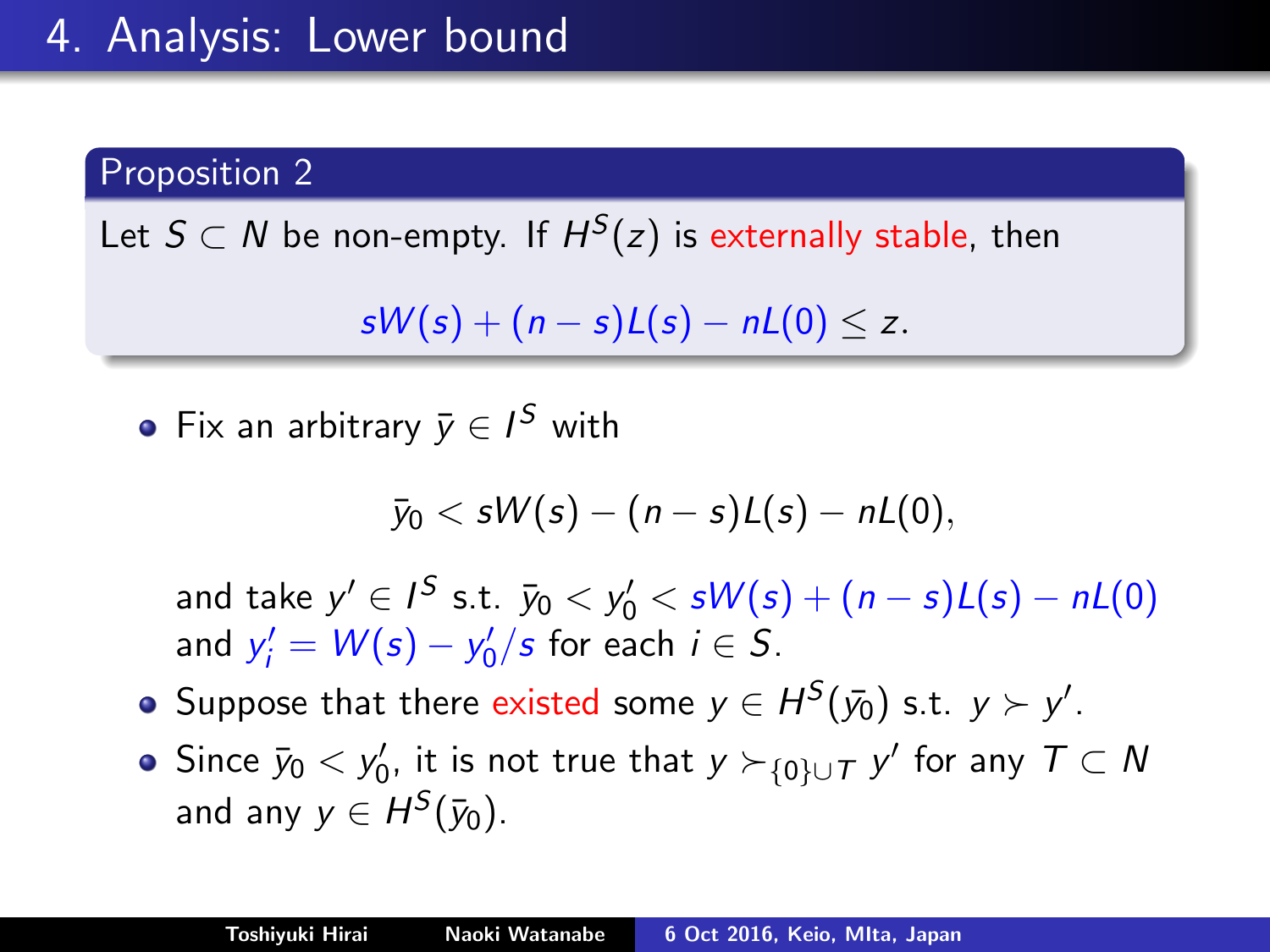• Then, there exists some nonempty  $T \subset S$  s.t.  $v(T \cup N \setminus S) =$  $(t + n - s)L(n - (t + n - s)) > \sum_{i \in T} y'_i + (n - s)L(s).$ 

By Assumptions, it is shown that for all  $t = 1, ..., s$ ,  $max\{(t + r)L(n - (t + r)) - rL(s) | 0 \le r \le n - s\}$  $= (t + n - s)L(s - t) - (n - s)L(s).$ 

• That is.

$$
(t + n - s)L(s - t) - (n - s)L(s) > \sum_{i \in T} y'_i
$$
  
=  $tW(s) - \frac{t}{s}y'_0$   
>  $tW(s) - \frac{t}{s}(sW(s) - nL(0) + (n - s)L(s))$   
=  $\frac{nt}{s}L(0) - \frac{t(n - s)}{s}L(s).$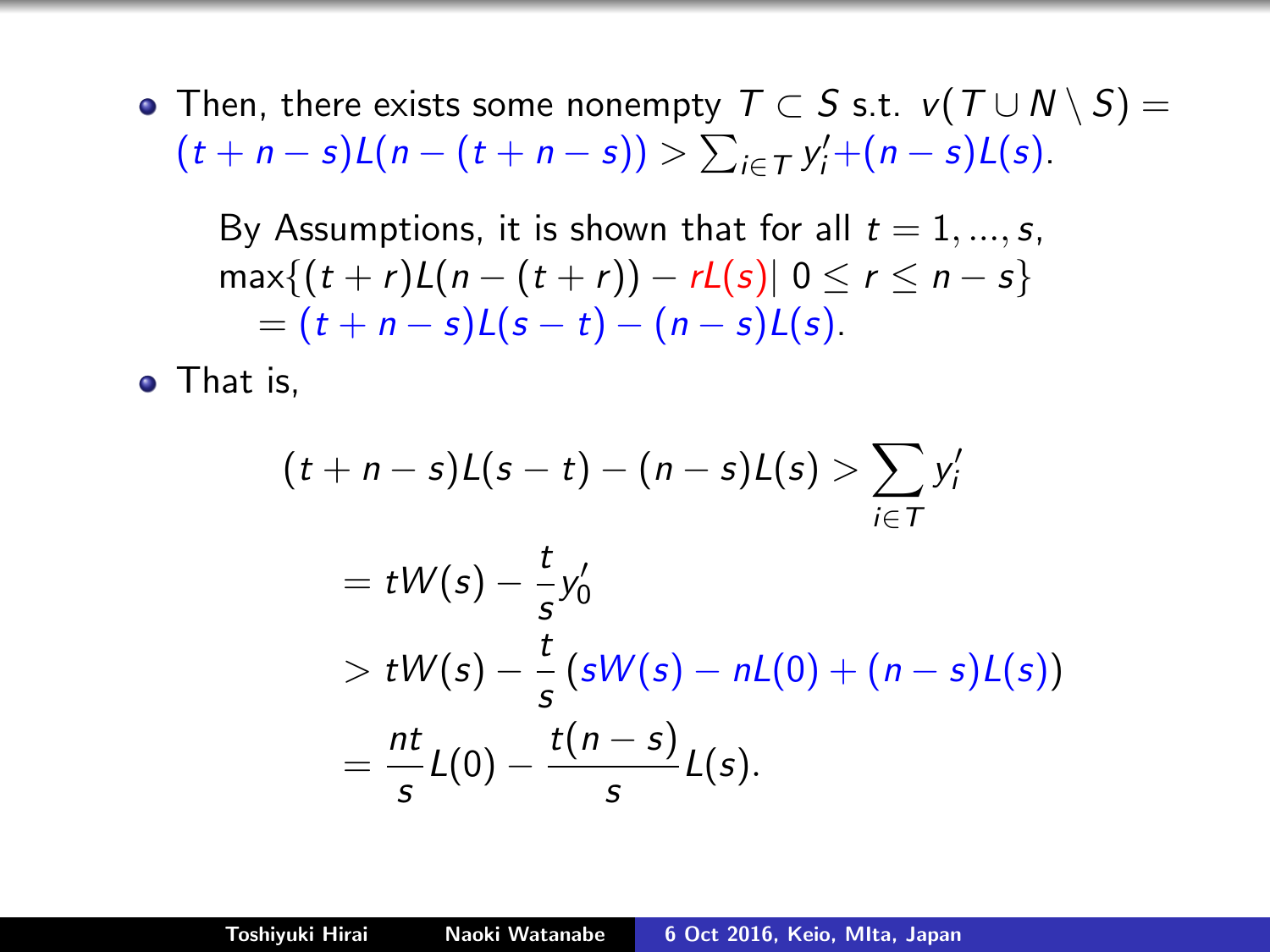### However,

$$
\left(\frac{nt}{s}L(0)-\frac{t(n-s)}{s}L(s)\right)-((t+n-s)L(s-t)-(n-s)L(s))
$$
\n
$$
=\frac{nt}{s}L(0)-(t+n-s)L(s-t)+(n-s)\left(1-\frac{t}{s}\right)L(s)
$$
\n
$$
>\left(\frac{nt}{s}-t+n-s\right)L(0)+(n-s)\left(1-\frac{t}{s}\right)L(s)
$$
\n
$$
=\frac{1}{s}(n-s)(s+t)L(0)+(n-s)\left(1-\frac{t}{s}\right)L(s),
$$
\n
$$
>0,
$$

contradiction. Therefore,  $y \succ y'$  is not true for any  $y \in H^S(\bar{y}_0).$ Q.E.D.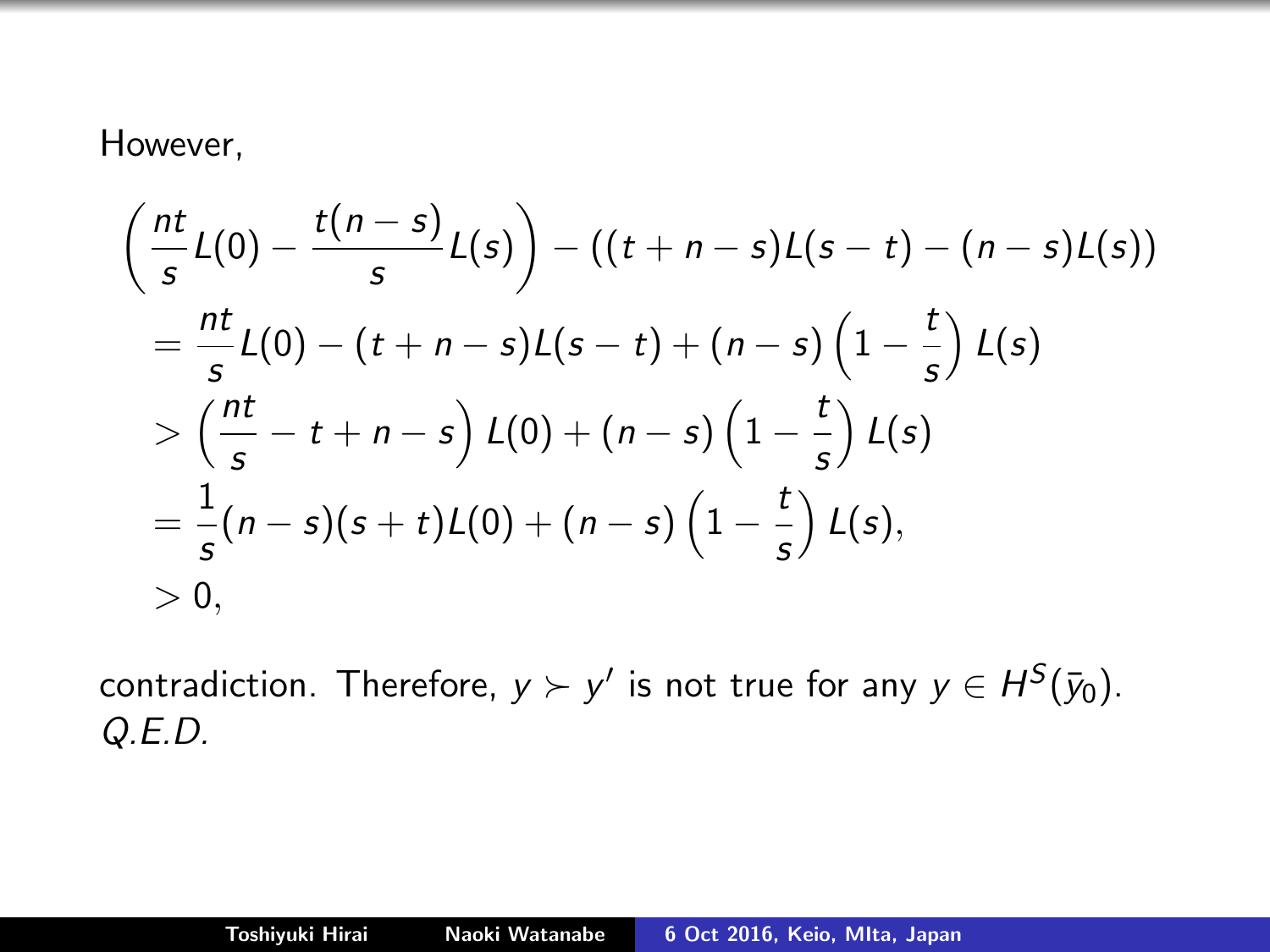## 4. Analysis: Upper bound

Assumption (iii):  $W(k) - W(k+1)$  is non-increasing in  $k = 1, ..., n - 1$ 

### Proposition 3

Let  $S \subset N$  be non-empty. If  $H^S(x_0)$  is externally stable, then

$$
x_0 < \max_{0 \leq t \leq n} \max_{0 \leq t \leq \min\{t,n-s\}} \left(tW(t)-(t-r)W(s)-rL(s)\right),
$$

under Assumptions (I), (II), and (III)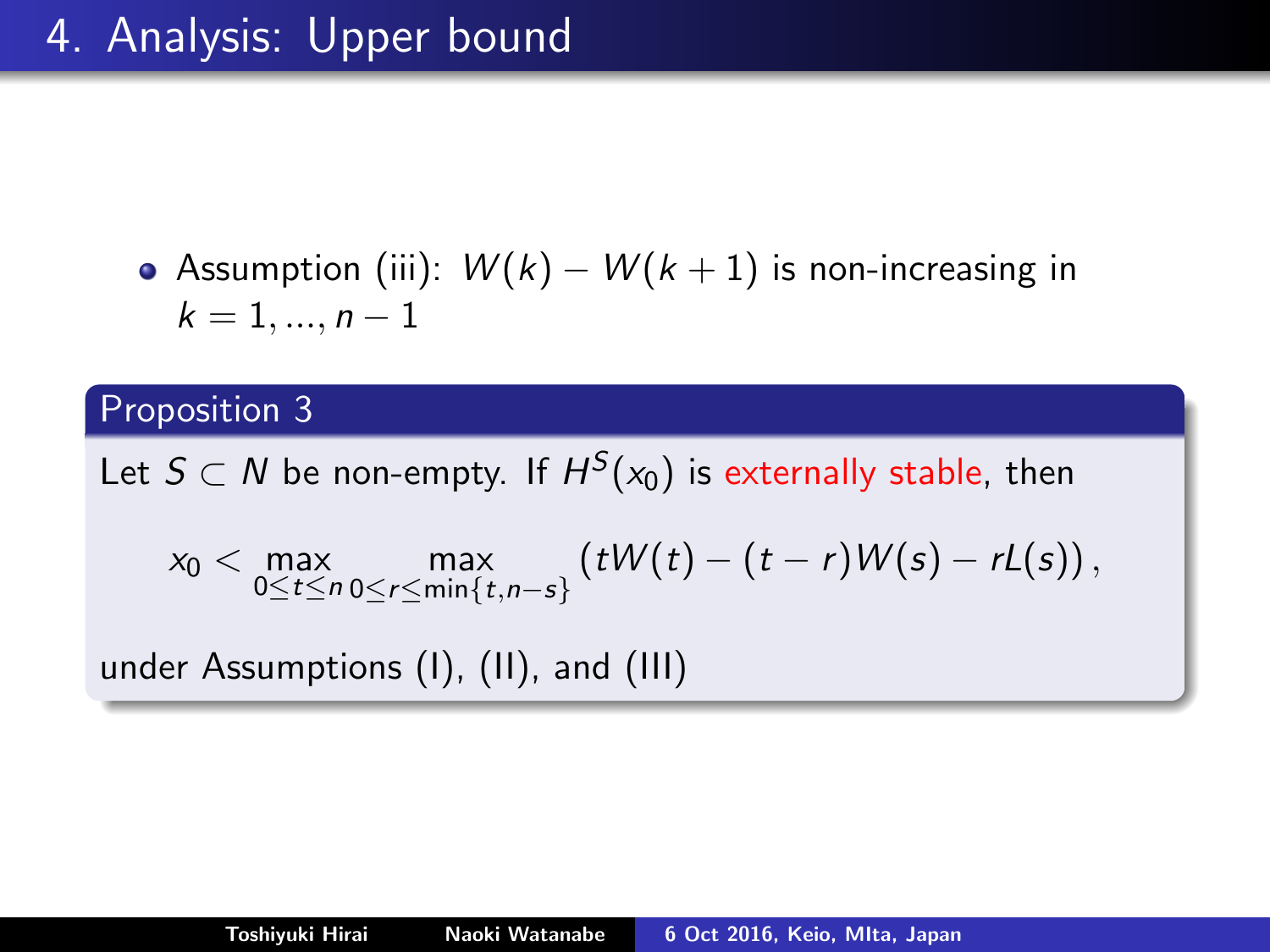#### Proposition 4

Let  $S \subset N$  be non-empty. If

$$
\bullet \ \ n/2 < s \leq (2n+1)/3 \ \text{and}
$$

• sW(s) +  $(n - s)L(s) - nL(0)$  max<sub>t=1,...,n-s</sub> t(W(t) – L(s)),

then there exists no stable set  $\mathcal{K}^S \subset H^S(z)$  for any  $z$ , under Assumptions (I), (II) and (III).

#### Example

$$
n=3,\,s=2.
$$

| W(1) | W(2) | W(3) | L(0) | L(1) |  |
|------|------|------|------|------|--|
| 30   |      | 10   |      |      |  |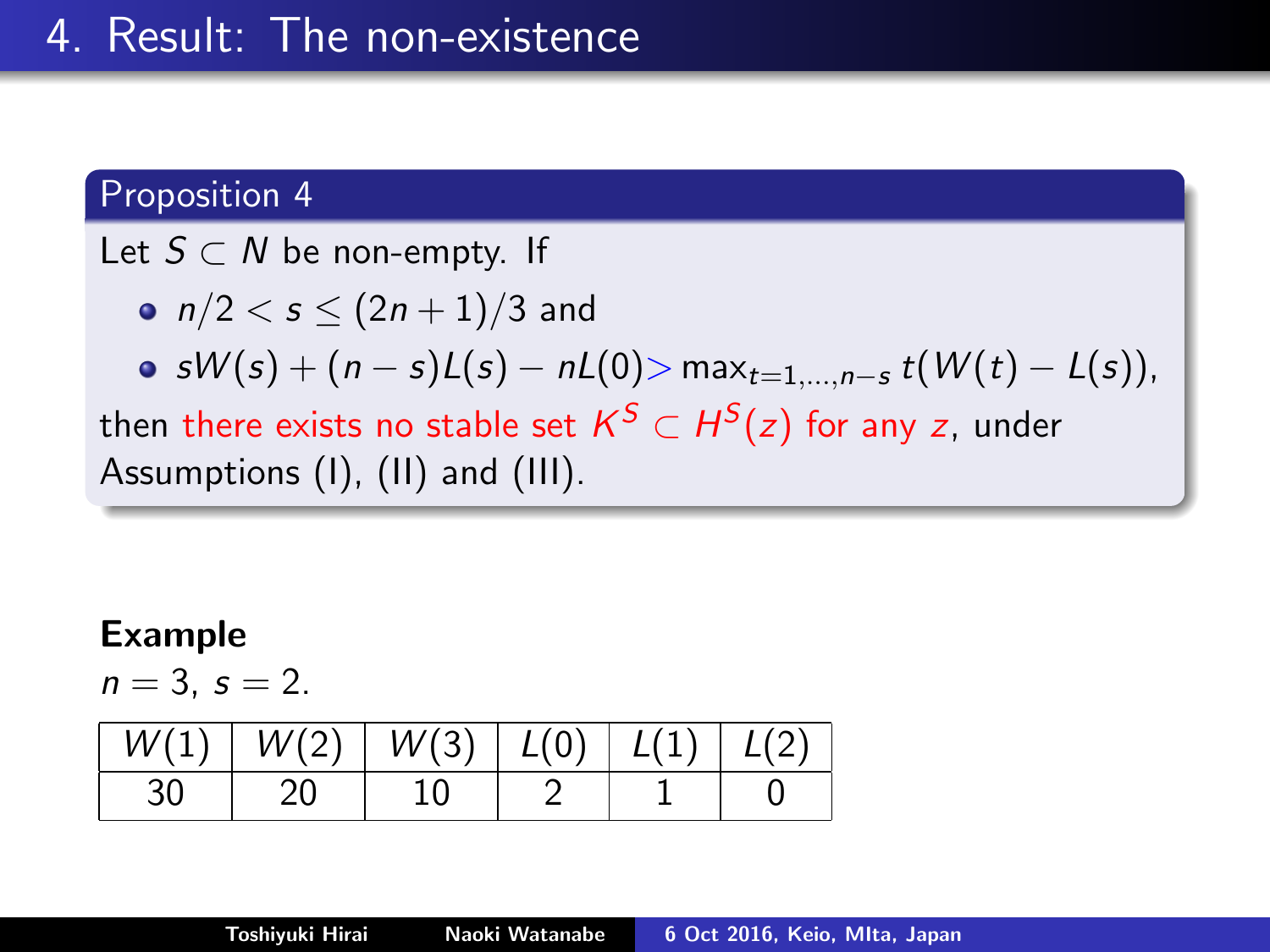### Theorem 3

Let  $x_0^* = n(W(n) - L(0))$ . If there exists some  $t = 1, ..., n - 1$ such that

$$
tW(t) - n(W(n) - L(0)) > tW(n); \qquad (2)
$$
  
\n
$$
nL(0) - (n - k)L(k) > \frac{k(nW(n) - (t - k)L(n - t + k))}{n - t + k}
$$
  
\nfor all  $k = 1, ..., t$ , (3)

then  $\{x_0^*\}\times C(v_{x_0^*}^N)$  is a stable set in  $(\{0\}\cup N, \nu).$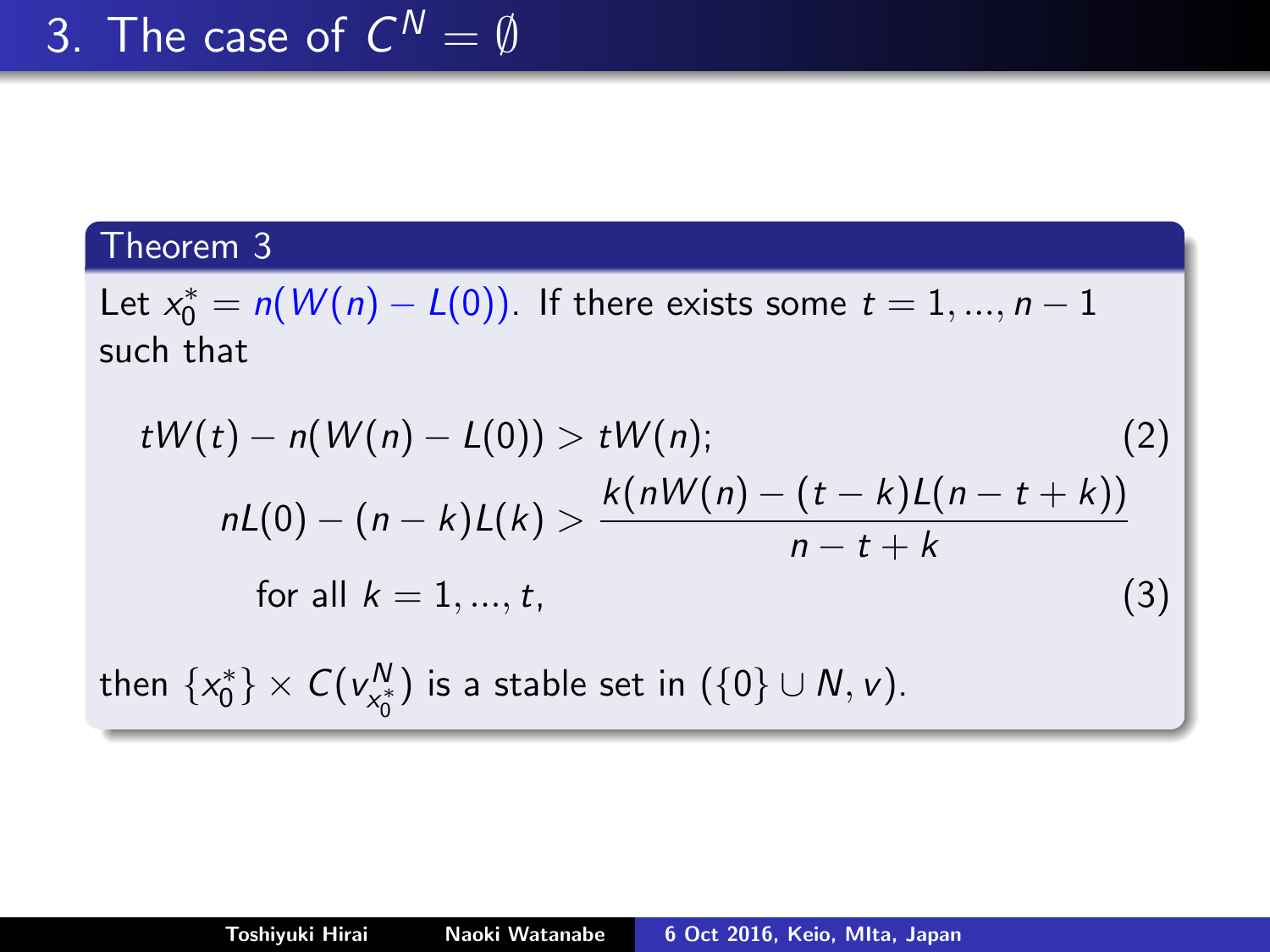Let  $c^* = (n(W(n) - L(0)), L(0), \ldots, L(0)).$  For each  $i \in \{0\} \cup N$ , define

$$
L^{i} = \{x \in I^{N}|x_{i} \in [L(\rho(1)), c_{i}^{*}], x_{j} = \ell_{j}^{i}(x_{i}) \ (\forall j \in (\{0\} \cup N) \setminus \{i\}),
$$
  

$$
\sum_{j \in (\{0\} \cup N) \setminus \{i\}} \ell_{j}^{i}(x_{i}) = nW(n) - x_{i}\},\
$$

where, for each  $j\in \left( \{0\}\cup \textsf{N}\right) \setminus \{i\}$ ,  $\ell^i_j(\mathsf{x}_i)$  satisfies

 $\ell^i_j(\mathsf{x}_i)$  is continuous and decreasing in  $\mathsf{x}_i,$  $\ell_j^i(c_i^*)=c_j^*.$ 

#### Theorem 4

If 
$$
\{1, n\} = \arg \max_{s=1,\ldots,n} s(W(s) - L(0))
$$
 and  $2L(n-2) \ge L(0)$ , then  $K = \bigcup_{i \in \{0\} \cup N} L^i$  is a stable set.  $(C^N = \bigcap_{i \in \{0\} \cup N} L^i)$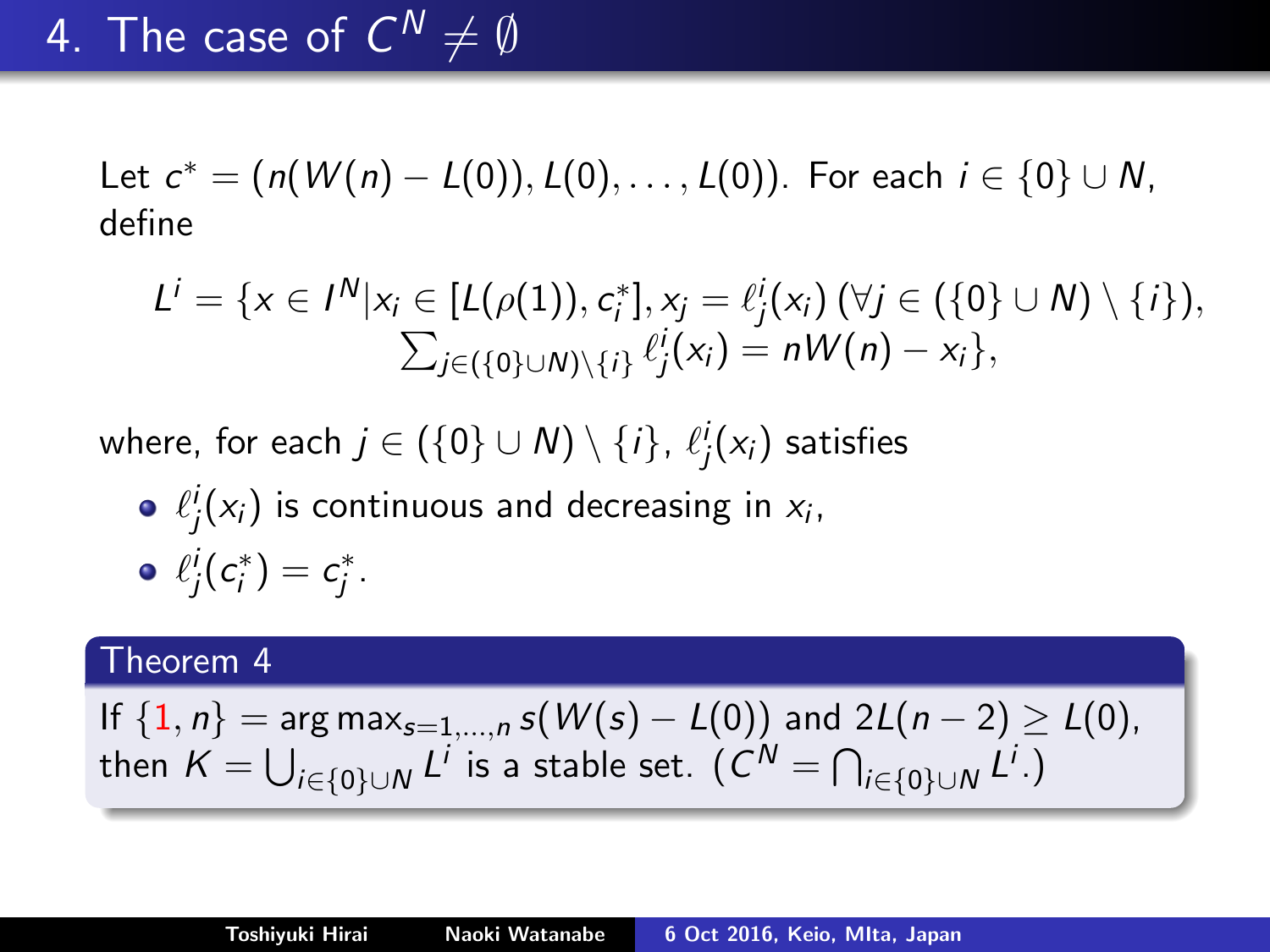- The nonexistence problem impedes the stable set from applications.
- To avoid this, we restrict imputations on symmetric payoffs for licensees.

$$
\tilde{l}^{S} = \{x \in I^{S} | x_i = x_j \text{ for all } i,j \in S\}.
$$

By  $\tilde{l}^S \subset l^S$ , we can employ the same dominance relation on  $\tilde{l}^S$ .

- Two justifications.
	- Equity among licensees. (ref. Rabin, 1993, AER)
	- Bargaining on the uniform fee (price) for the license.

 $\Rightarrow$  The symmetric stable sets always exist, and they are completely characterized.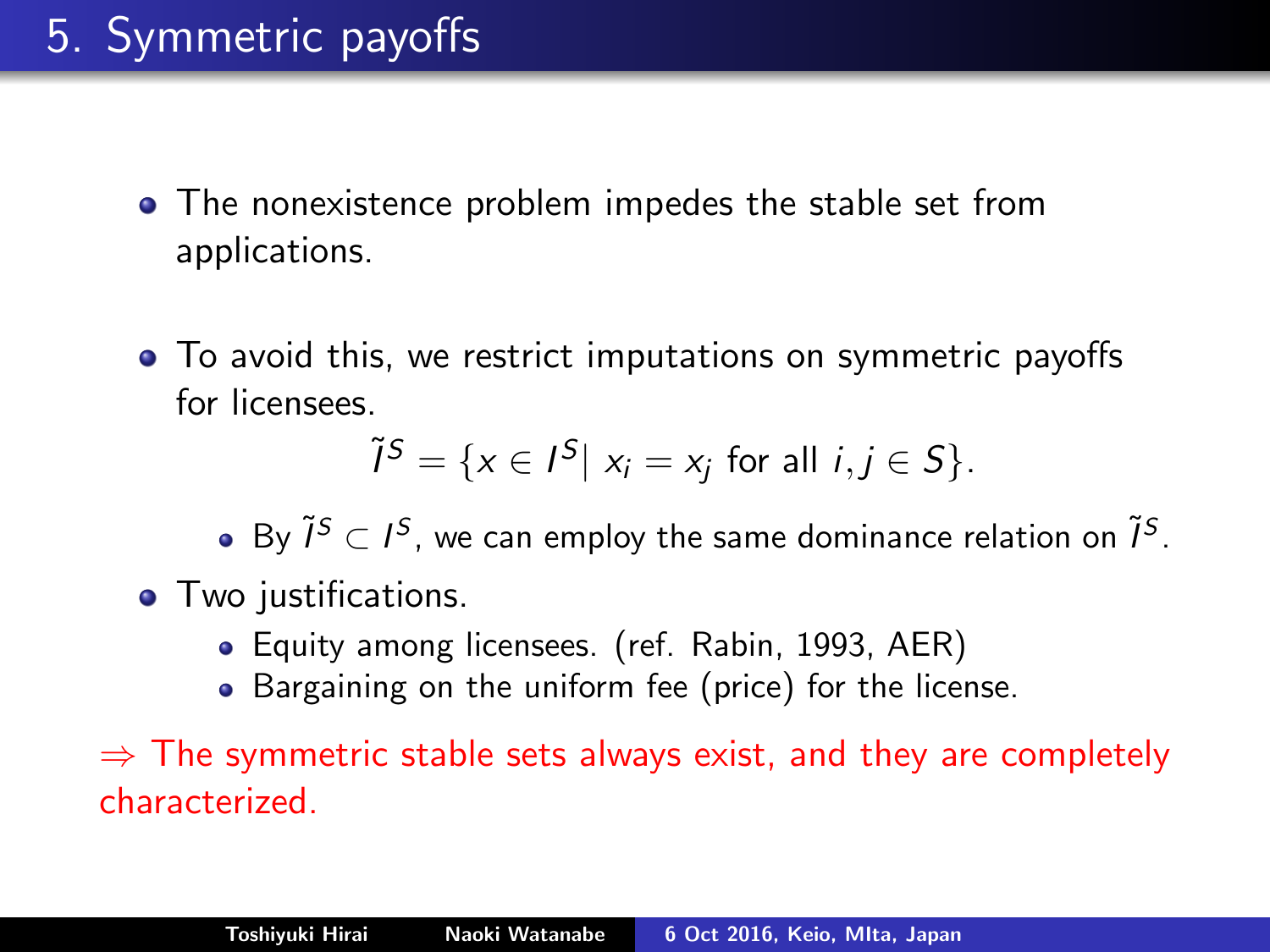### Stable set

We say  $\tilde K^S\subset \tilde I^S$  is a stable set iff  $\tilde K^S$  satisfies the followings. Internal stability For any  $x, x' \in \tilde{K}^{S}$ ,  $x \succ x'$  does not hold. External stability For any  $x'\in \tilde{I}^{\mathcal{S}}\setminus \tilde{K}^{\mathcal{S}}$ , there exists some  $x\in \tilde{K}^{\mathcal{S}}$ such that  $x \succ x'$ .

#### **Core**

We say  $\tilde{\mathsf{C}}^{\mathcal{S}} \subset \tilde{\mathsf{I}}^{\mathcal{S}}$  is the core iff

$$
\tilde{C}^{S} = \{x \in \tilde{I}^{S} | \text{ there exists no } x' \text{ such that } x' \succ x \}.
$$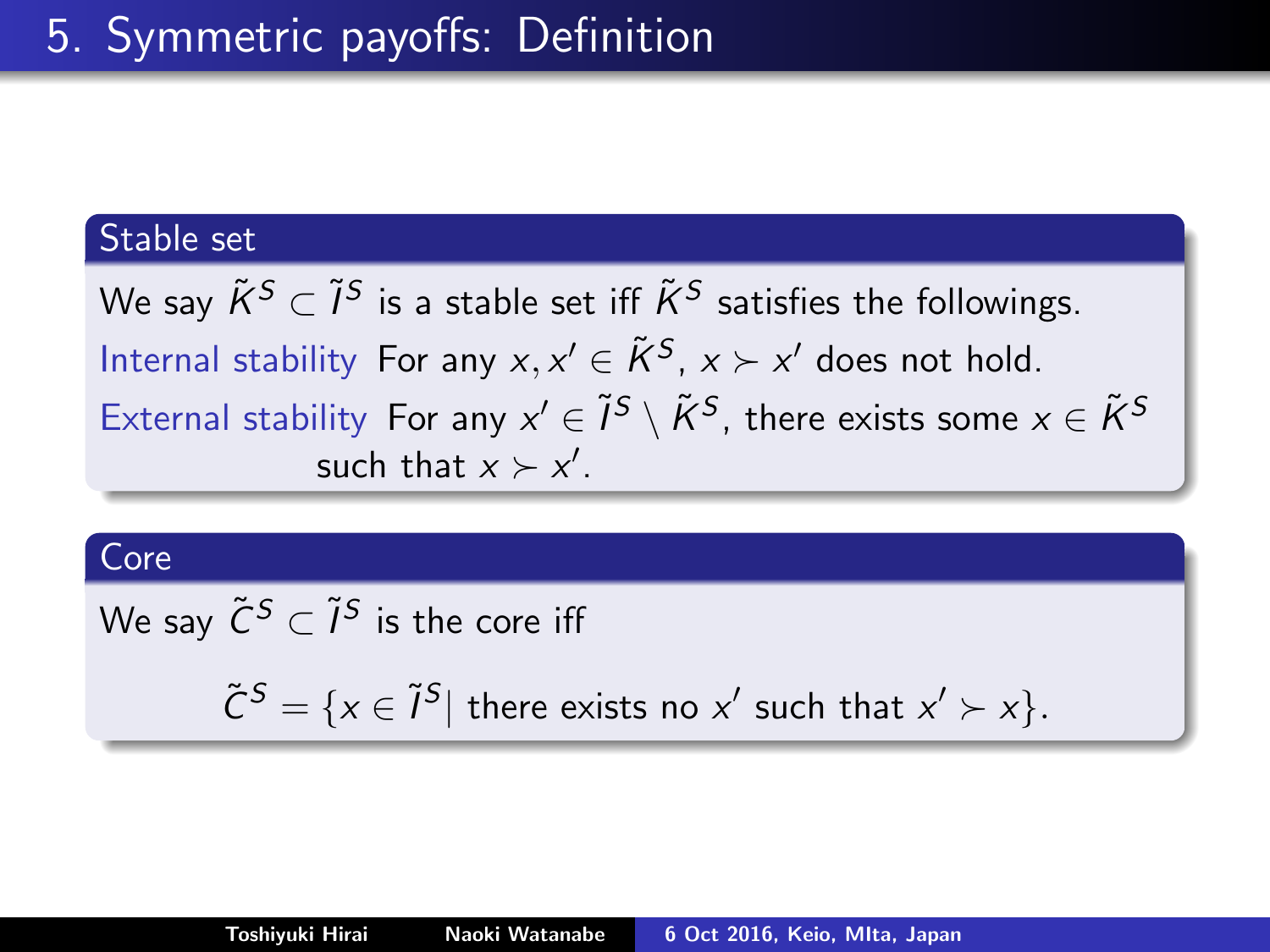$$
sW(s) + (n - s)L(s) - nL(0) < \max_{t=1,...,n-s} t(W(t) - L(s)).
$$
 (\*)

(Similar to the existence condition in the former model.)

#### Theorem 5

If  $(\ast)$  is satisfied, then  $\tilde{K}^{\mathcal{S}}$  is a stable set iff  $\tilde{K}^{\mathcal{S}}=\{x\}$  s.t.

 $\mathsf{s} \mathsf{W}(\mathsf{s}) + (n - \mathsf{s}) \mathsf{L}(\mathsf{s}) - n \mathsf{L}(0) \leq \mathsf{x}_0 \leq \max_{t=1,...,n-\mathsf{s}} \mathsf{t}(\mathsf{W}(t) {-} \mathsf{L}(\mathsf{s})).$ 

 $\bullet$  If (\*) is NOT satisfied, then

$$
\left\{x \in \tilde{I}^S \middle| \begin{array}{c}\max_{t=1,...,n-s} t(W(t)-L(s))\\ \leq x_0 \leq sW(s)+(n-s)L(s)-nL(0)\end{array}\right\}
$$

is the sym core and it is the unique sym stable set.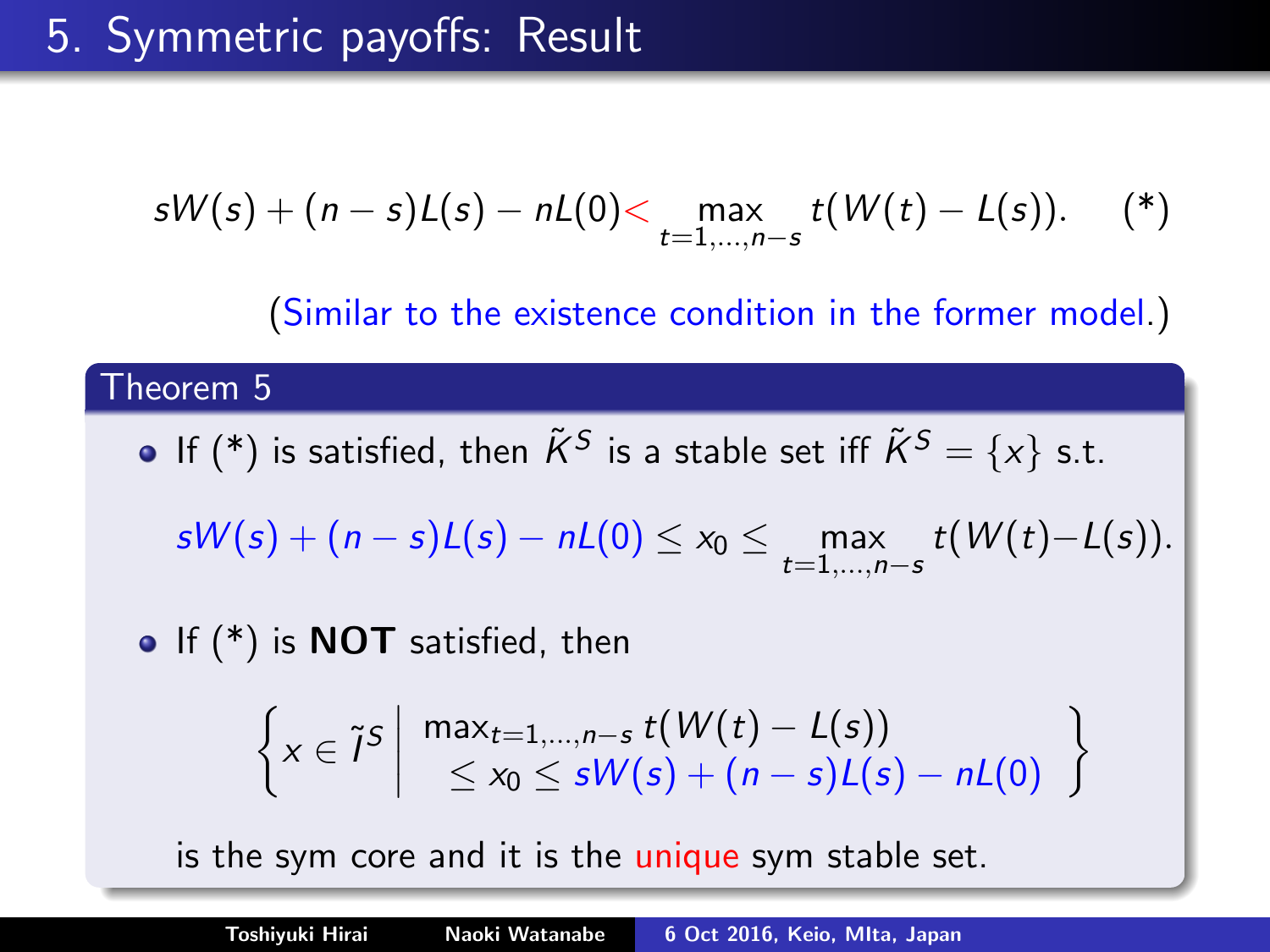Finally check whether each licensee obtains  $L(s - 1)$  or more. Fix  $x_0 = sW(s) - (n - s)L(s) - nL(0)$  (<  $s(W(s) - L(0))$ ).

- $\Rightarrow$  There are fees all licensees accept, when  $x_0 = sW(s) + (n - s)L(s) - nL(0)$ .
	- For  $x\in \tilde K^S$ , each  $i\in S$  obtains more than  $L(0).$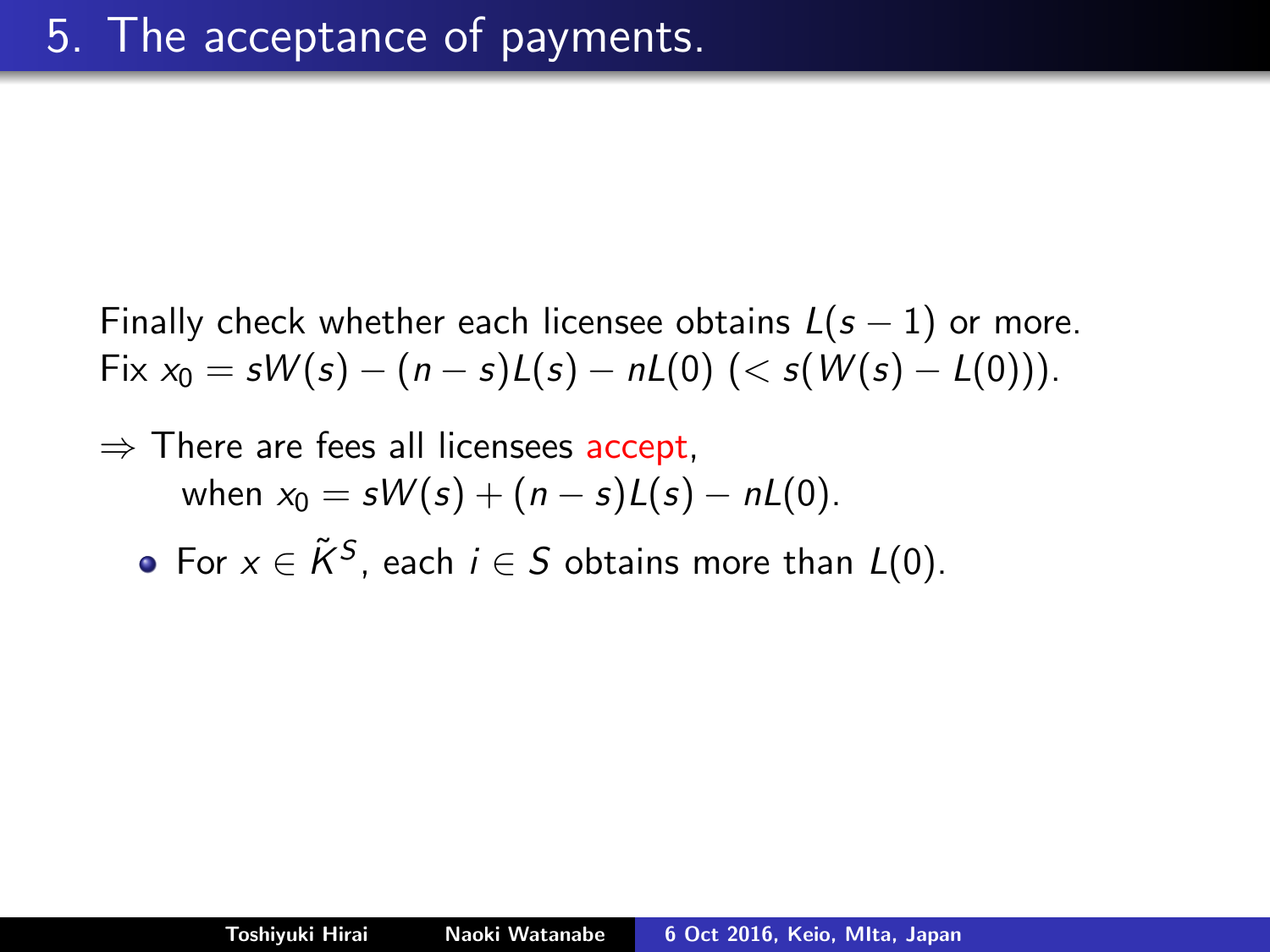# 6. Earlier results: Bargaining set family

Solutions in the bargaining set require stability concepts.

- (1) nucleolus  $\in$  nonempty core  $\subset$  bargaining set
- (2) nucleolus  $\in$  kernel  $\subset$  bargaining set
- Watanabe and Muto (2008, IJGT); Bargaining sets are singletons under some  $P^\mathcal{S}.$  (Almost all cores are empty.)
- Kishimoto, Watanabe, and Muto (2011, MSS); As the number of firms tends to infinity, the bargaining set converges to a point.
	- It exactly coincides with the non-cooperative outcomes shown in Kamien, Oren, and Tauman (1992, JME).
- Kishimoto and Watanabe (2015, under review); The kernel is always a singleton under each  $P^S$ .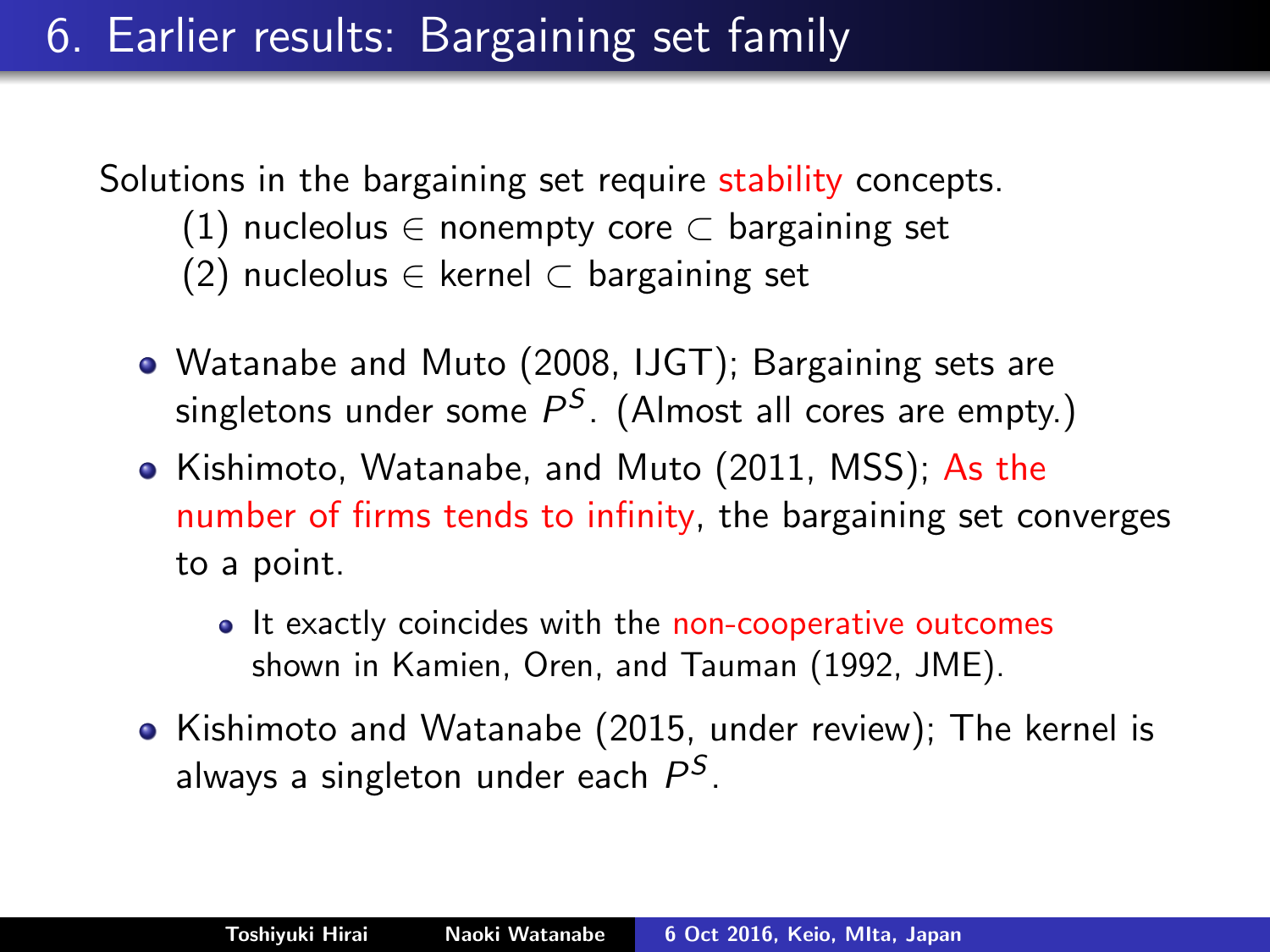## 6. Numerical analysis: A linear Cournot market

- There are *n* firms that produce a homogeneous product.
- **•** The inverse demand function of the market is  $p(q) = \max\{0, a - q\}$ , where  $c < a < \infty$  and q denotes the total production level in the market.
- The patent holder has a patent of a new technology that reduces the unit cost of production from c to  $c - \varepsilon$ , where  $0 < \varepsilon < c$ .
- The Cournot equilibrium gross profits  $W(t)$  and  $L(t)$  of each licensee and each non-licensee at stage (iii) are given as follows:

$$
W(t) = \begin{cases} [(a - c + (n - t + 1)\varepsilon)/(n + 1)]^2 & \text{if } t \le (a - c)/\varepsilon \\ [(a - c + \varepsilon)/(t + 1)]^2 & \text{if } t \ge (a - c)/\varepsilon, \\ (a - c - t\varepsilon)/(n + 1)]^2 & \text{if } t \le (a - c)/\varepsilon, \\ 0 & \text{if } t \ge (a - c)/\varepsilon. \end{cases}
$$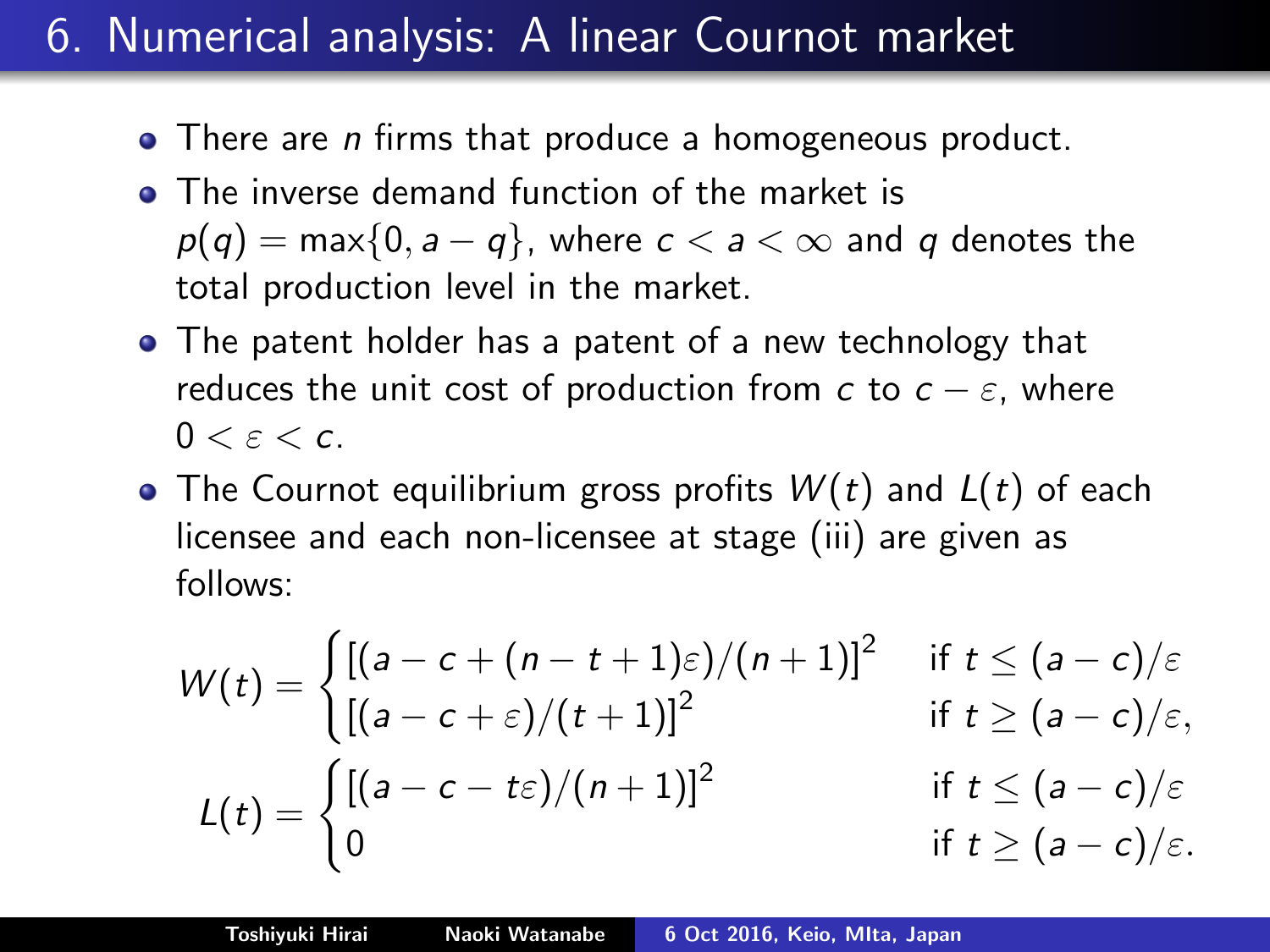### 6. Numerical analysis: The result



Solid line stands for  $\hat{s}$ ; Dashed line represents  $k^*$ ; Dot-dashed line denotes  $\bar{k}$ . The parameters are set as follows;  $n = 6$ ,  $a = 100$ , and  $c = 60$  for the upper two diagrams, while  $n = 11$ ,  $a = 150$ , and  $c = 75$  for the lower two diagrams.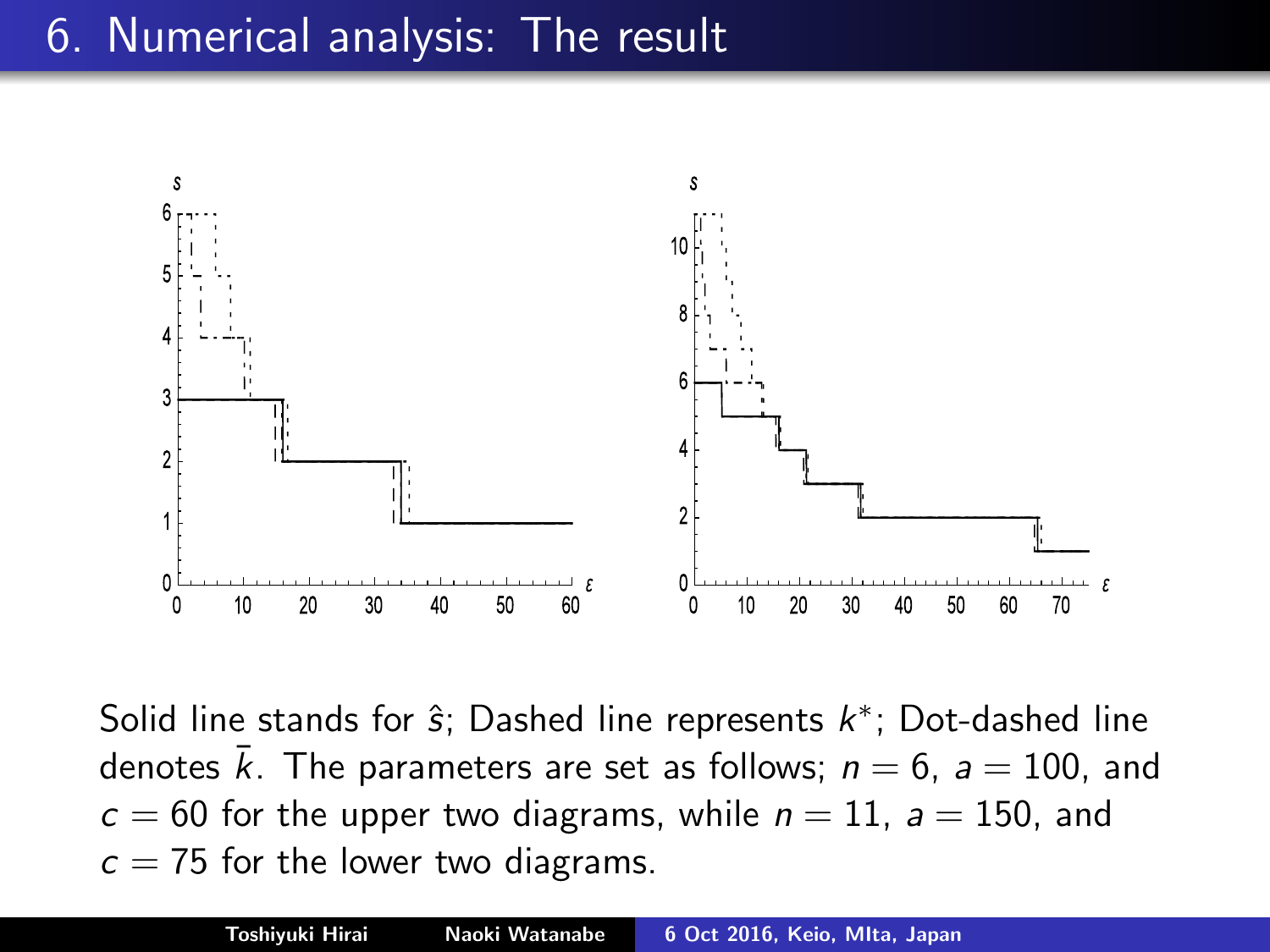• Let  $\overline{k}$  denote the number (integer) of licensees which maximizes the producer surplus (the value of innovation in the industry)

 $sW(s) + (n - s)L(s) - nL(0)$ .

Let  $k^*$  be the number of licensees which maximizes the patent holder's revenue (private value of innovation) by means of take-it-or-leave-it offer.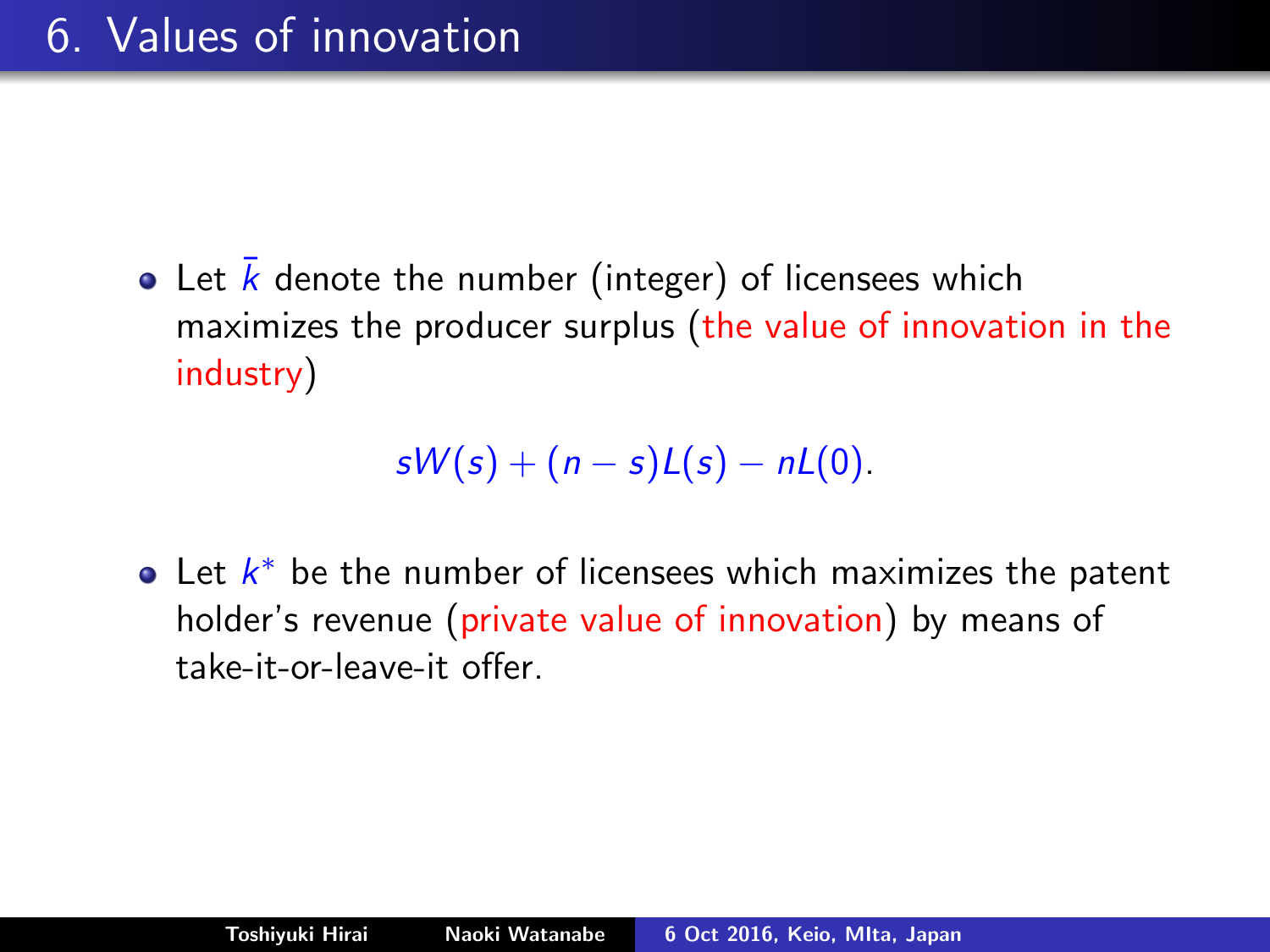$\bullet$  Let  $\hat{s}$  be the number of licensees which maximizes the patent holder's revenue when we apply the kernel as the solution to negotiations in stage (ii).

Result 1: Numerical Analysis: Kishimoto and Watanabe (2015)

When a cost-reducing technology is licensed to firms operating in a linear Cournot market, our numerical analysis indicates that  $\hat{\mathsf{s}} < \bar{k} < k^*.$ 

The innovation is not utilized efficiently via licensing by means of both kernel and take-it-or-leave-it offer.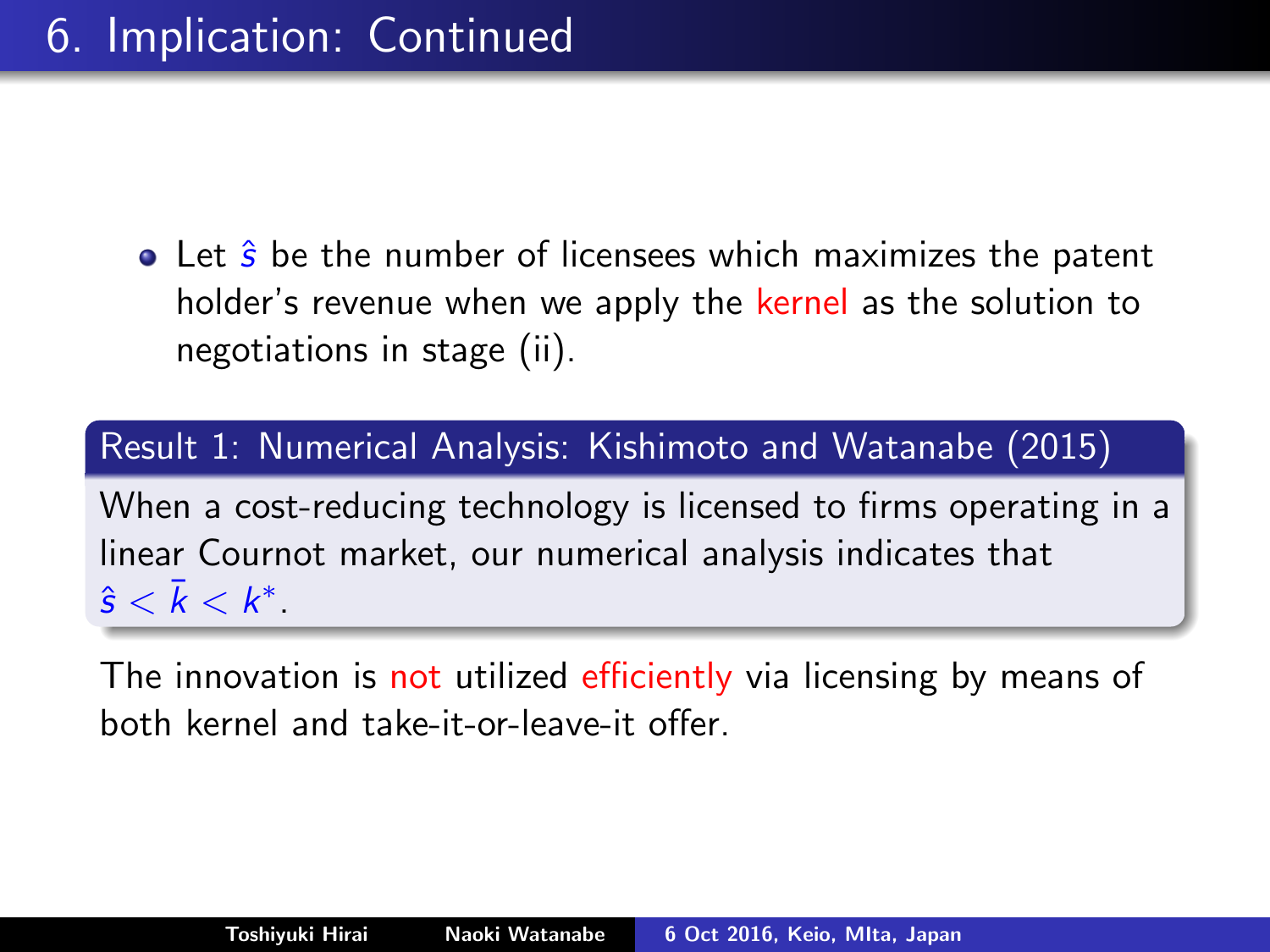We can apply another solution concept to stage (ii), von Neumann-Morgenstern stable set (vN-M stable set).

Result 2: General Model with Some Restrictions: This Paper

When the patent holder accepts a payoff in vN-M stable set for each coalition structure  $P^\mathcal{S}$ , the number of licensees which mazimizes his or her renenue via negotiations coincides with  $\bar{k}.$ 

The innovation may be utilized efficiently via licensing by means of vNM stable sets.